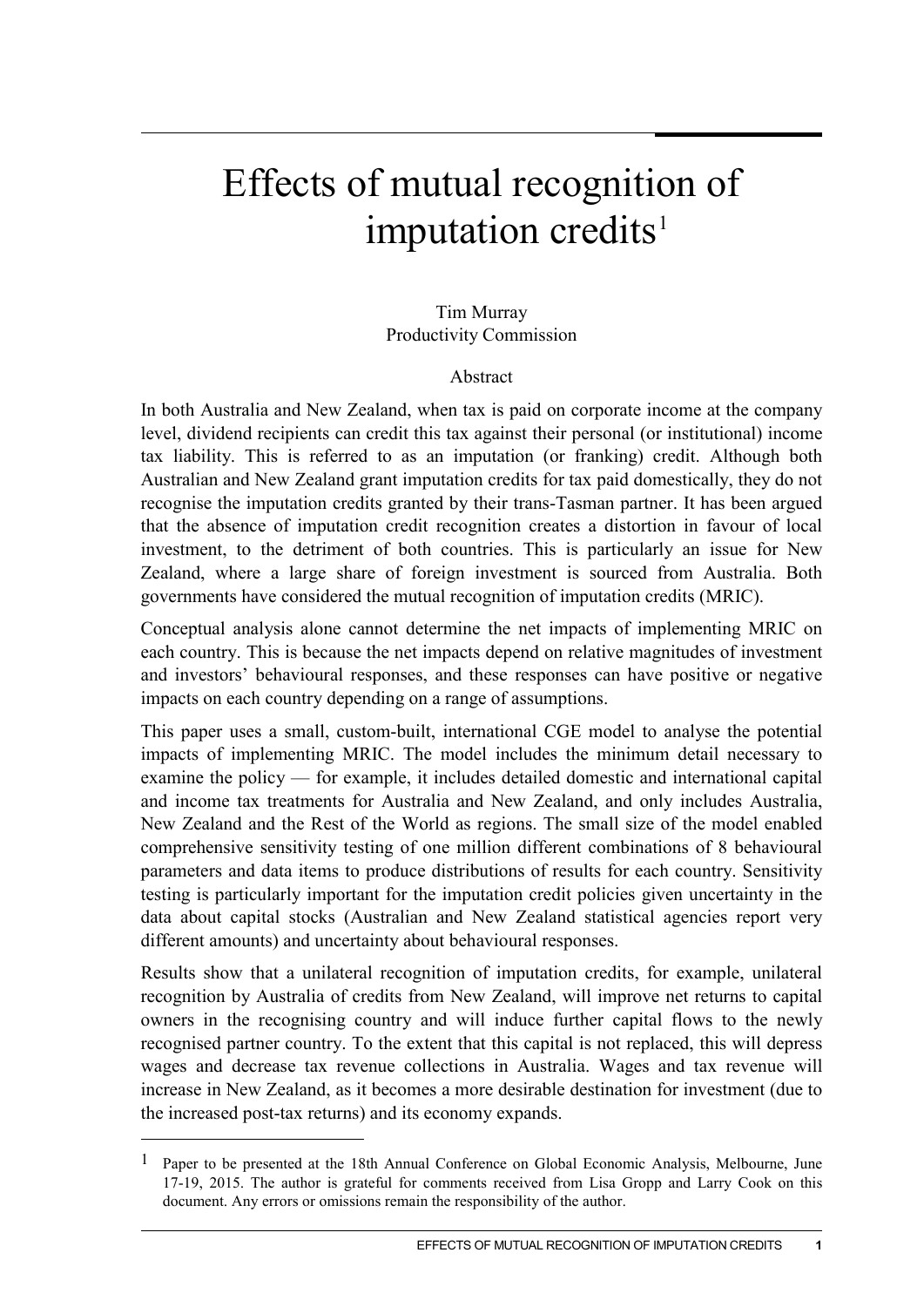## **Effects of mutual recognition of imputation credits**

The results suggest that while a trans-Tasman MRIC is likely to yield small gains for both economies taken together, it is unlikely (but possible) to bring gains for each separately. The large number of sensitivity runs indicate that the benefits are likely to accrue to New Zealand, and the costs are likely to be borne by Australia. Key messages from the model results are that:

1. Unilateral imputation credit recognition result in GDP and GNI losses for the recognising country and gains for the partner country.

2. An MRIC policy improves the allocation of trans-Tasman capital, which results in small increases in trans-Tasman GDP and GNI .

3. The costs and benefits of mutual recognition are unlikely to be shared evenly between Australia and New Zealand. Capital back-filling from the Rest of the World can counteract GDP losses, but does not reverse decreases in GNI.

4. In nearly 10 per cent of parameter combinations examined, GDP increased for both economies. GNI increased for both economies in about 5 per cent of the combinations examined.

5. New Zealand is more likely to benefit from the policy than Australia. In about 21 per cent of parameter combinations examined, Australian GNI increases as a result of MRIC. New Zealand GNI increases in 84 per cent of combinations.

6. The tax revenue cost is likely to be larger for Australia than for New Zealand, because credits are granted on inframarginal capital, and the existing stock of Australian owned capital in New Zealand is larger than the stock of New Zealand owned capital in Australia. On average across all the different model runs, about 80 per cent of the trans-Tasman tax revenue cost is borne by Australia.

Australia and New Zealand are among a few countries to have a system of imputation credits. When dividends from previously taxed corporate income are paid to shareholders, they receive an income tax credit for the corporate tax already paid. While Australia and New Zealand provide imputation credits for domestic income streams, neither recognises the imputation credits granted by the other country. For almost twenty years, there has been discussion in both countries about the extent to which this lack of recognition creates a bias toward domestic investment and leads to sub-optimal investment allocation between the two countries.

The business community in particular has suggested that mutual recognition of imputation credits (MRIC) could remove trans-Tasman investment distortions, by enabling capital to flow to the destination where it has the highest marginal product and highest post-tax returns. However, this would be accompanied by income and government revenue changes for two countries.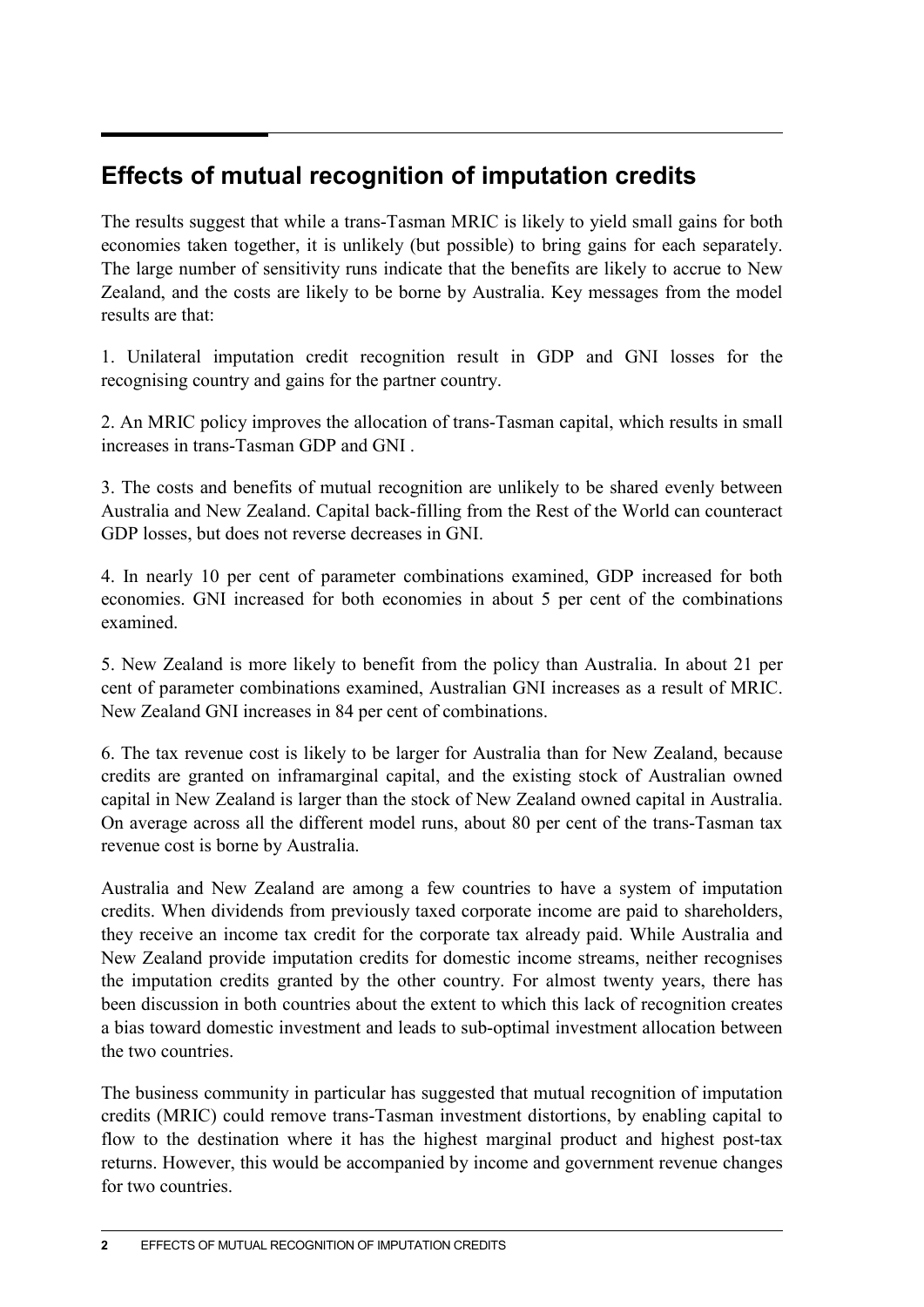This paper uses a quantitative model to illustrate the economic impacts of trans-Tasman imputation credit policies. The model — the Small Mutual Recognition of Imputation Credits (SMRIC) model — was developed to assist the joint inquiry undertaken by the Australian and New Zealand Productivity Commissions into the impacts and benefits of further integration of the Australian and New Zealand economies. Submissions to the inquiry revealed that the taxation of company profits is an important issue in the relationship between Australia and New Zealand. However, most submissions did not take into account the interdependent effects that would be triggered by a change to taxation arrangements, and that would determine its ultimate impact. While conceptual analysis was able to illustrate some of the implications of policy, modelling was required to provide insights into the orders of magnitude of the cross-country productive and income effects of the policy. The Australian Productivity Commission therefore decided to build a model that would illustrate and quantify these effects.

A purpose built CGE model was developed that allows the taxes to be implemented as they currently and would apply in each country under mutual recognition of imputation credits. Due to the large uncertainty in the model parameters a detailed sensitivity analysis was undertaken. The model has the advantage that it focuses on the implications for Australian and New Zealand labour and capital incomes, as well as the various sources of government revenue in each country.

Results are decomposed into allocative efficiency and income effects, and by groups (capital owners, owners of other factors, and government revenue impacts) in each country. Mutual recognition is analysed in terms of its two components: Australian recognition of New Zealand's imputation credits, and New Zealand recognition of Australian imputation credits.

The paper consists of four sections. The first section outlines the rationale behind the imputation credit systems as they exist in Australia and New Zealand. The second section details the conceptual framework used to build the model. The third describes the intuition behind the model results, and the mechanisms driving them. The fourth presents conclusions and policy implications. Appendixes contain model data and parameters, as well as the full mathematical detail of the model

The key insights from the model are that:

- 1. A unilateral imputation credit recognition policy would decrease fiscal revenue for the country recognising the credits, and increase fiscal revenue for the country whose credits are being recognised.
- 2. A mutual recognition policy is likely to bring about small, aggregate trans-Tasman efficiency gains by reducing trans-Tasman investment distortions. However, these changes further distort investment away from the rest of the world in favour of the trans-Tasman economies.
- 3. Due to the relative magnitudes of trans-Tasman investment and likely behavioural responses, a mutual recognition policy is likely to reduce Australian national income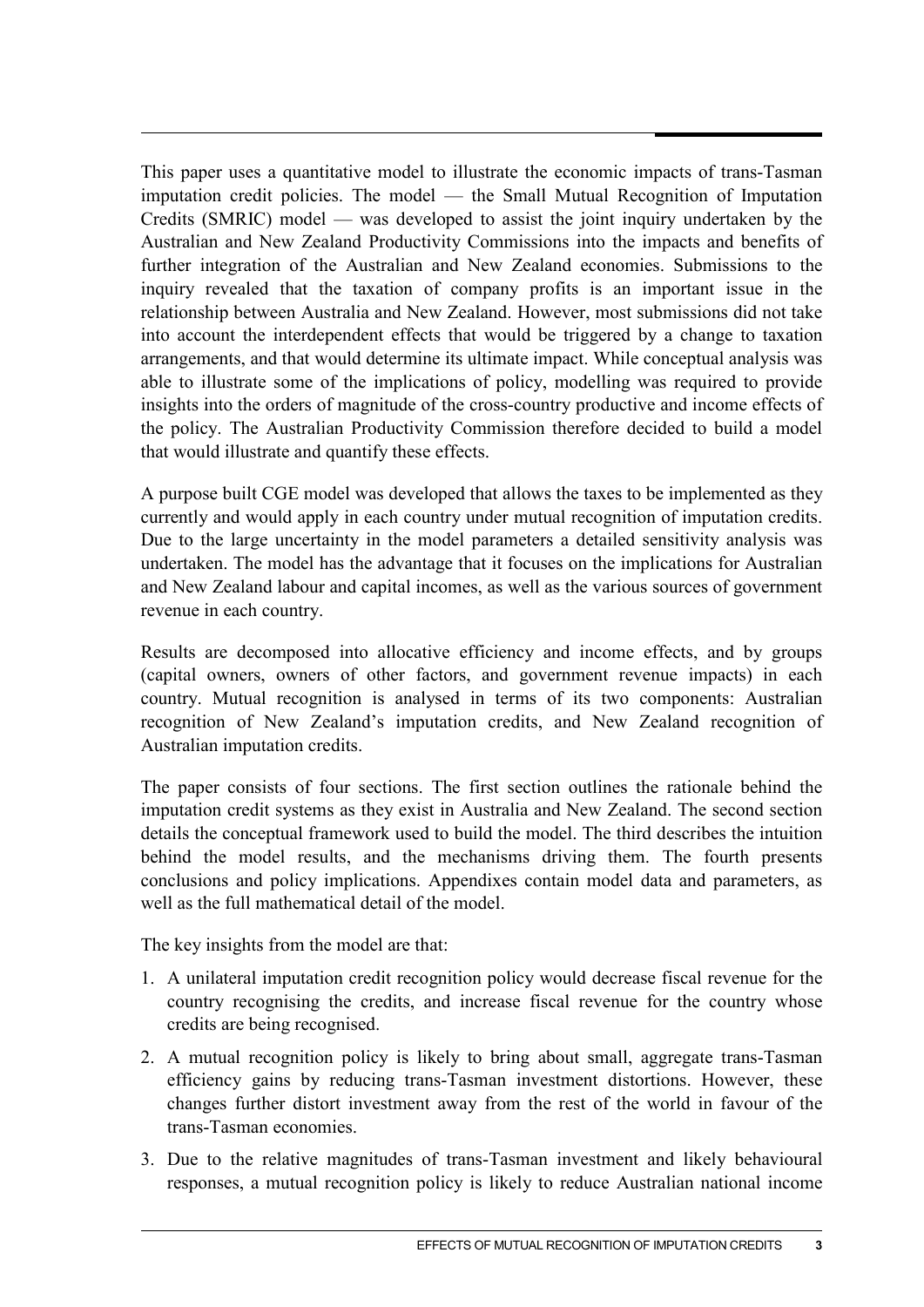and tax revenues, and increase New Zealand national income and tax revenues. That is, the gains from greater efficiency are unlikely to offset the impact of the fiscal costs for Australia.

## **Imputation credits in Australia and New Zealand**

In Australia and New Zealand, company profits are taxed separately from personal income. When a company earns a profit, this profit is taxed at the respective countries' corporate tax rate (for example, in Australia this rate is 30 per cent). Dividend income is then taxed as shareholders' personal income. The top marginal income tax rate in Australia is 44.9 per cent, and in New Zealand is 33 per cent.

The combination of corporate and personal income taxes results in high effective tax rate on capital incomes in the absence of other policies (up to 61 per cent in Australia and 51 per cent in NZ). This has the potential to increase the cost of capital for firms as investors respond to high tax rates by reducing their supply of capital.

Within each country, this distortion is corrected through the use of imputation credits.<sup>[2](#page-3-0)</sup> When a shareholder receives dividend income from previously taxed corporate income, a tax credit accrues to the shareholder. This credit can then be deducted from the total personal income tax liability. In this way, capital income faces the same effective marginal tax rate as other sources of personal income.[3](#page-3-1)

Imputation credits can only be redeemed at the domestic tax office. Thus the imputation credit system reduces the tax rates faced by domestic investors in firms that pay domestic company tax. This creates a price incentive to invest in domestic companies. Under current arrangements, Australian residents have a bias in favour of Australian companies, and likewise for New Zealanders in New Zealand companies. Mutual recognition of imputation credits (MRIC), by removing this trans-Tasman bias, could generate aggregate trans-Tasman efficiency gains as it would allocate capital to more productive uses across the two economies. This efficiency gain could be partially offset by an exacerbation of the investment distortion away from the rest of the world. To the extent that investors redirect their resources away from the rest of the world and towards trans-Tasman economies where they receive a lower pre-tax return (although a higher post-tax return), capital owned by trans-Tasman investors is being used less productively.

While the total trans-Tasman efficiency gains are clear in theory, in practice the magnitude and distribution of the gains are unclear. The distribution and size of the impacts between the two countries, and across groups within each country, depends on the sensitivity of investors to the after tax return in both countries. In the absence of behavioural responses a

 $\overline{a}$ 

<span id="page-3-0"></span><sup>2</sup> In Australia, imputation credits are called franking credits. The two terms — imputation and franking credits — describe the same type of tax credit.

<span id="page-3-1"></span><sup>&</sup>lt;sup>3</sup> This is a simplified description of the effect of the policy. For a more detailed description, see PC (2012).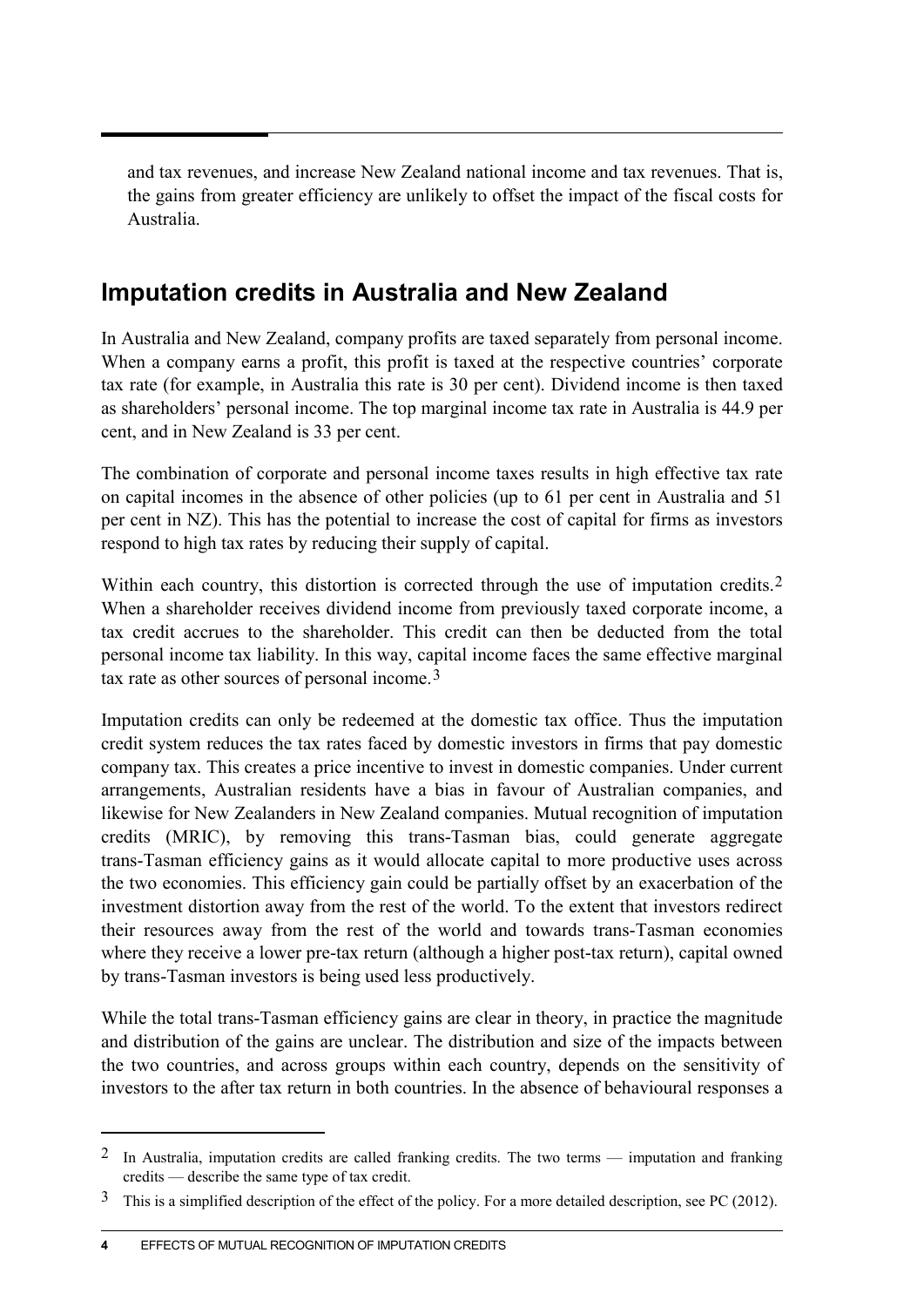unilateral imputation credit recognition policy involves a pure domestic transfer from government to capital owners; however, behavioural responses induce capital shifts between the countries and the rest of the world that have broader impacts on the distribution of income. These capital movements are the source of the aggregate trans-Tasman efficiency gains, and are also a source of income gains and losses in each economy individually.

The aggregate impact of MRIC is modelled as the combination of two distinct policies: the recognition by the Australian government of credits granted in New Zealand, and recognition by the New Zealand government of credits granted in Australia. The impacts of MRIC are likely to be affected by a range of factors, including (but not limited to) the trans-Tasman capital stocks in each country; the behavioural responses of investors; dividend payout rates and dividends claimed in each country; and projected capital growth rates.

For the remainder of this paper, recognition will be described by categorising one country as the 'source' and the other as the 'destination'. The source country is where the capital owner resides — the income from this capital accrues to the source country. If MRIC is introduced, the source country recognises credits on corporate tax already paid in the destination country (and is thus forgoing tax revenue). The destination country is where the capital is used, and the destination country collects tax revenue on corporate incomes earned in that country.

## **Model framework**

The SMRIC model<sup>[4](#page-4-0)</sup> is designed to illustrate the potential static efficiency, income and tax revenue impacts of imputation credits on the Australian, New Zealand and trans-Tasman economies. It is based on the theoretical frameworks presented in McDougall (1960) and Sørensen and Johnson (2009), and can be considered an extension of the general equilibrium models detailed in Dixon, Parmenter, Powell and Wilcoxen (1992). The model is calibrated almost entirely with data from the GTAP version 7 database (appendix A). It abstracts from any longer term dynamic effects after MRIC is introduced.

The SMRIC model is a stylised model, intended to give illustrative insights into the orders of magnitude of the impacts of MRIC. As there is uncertainty surrounding key data (such as trans-Tasman capital stocks) and parameter values, the model was used to analyse a large number of plausible parameter combinations by varying them simultaneously.

-

<span id="page-4-0"></span><sup>4</sup> Small mutual recognition of imputation credits model.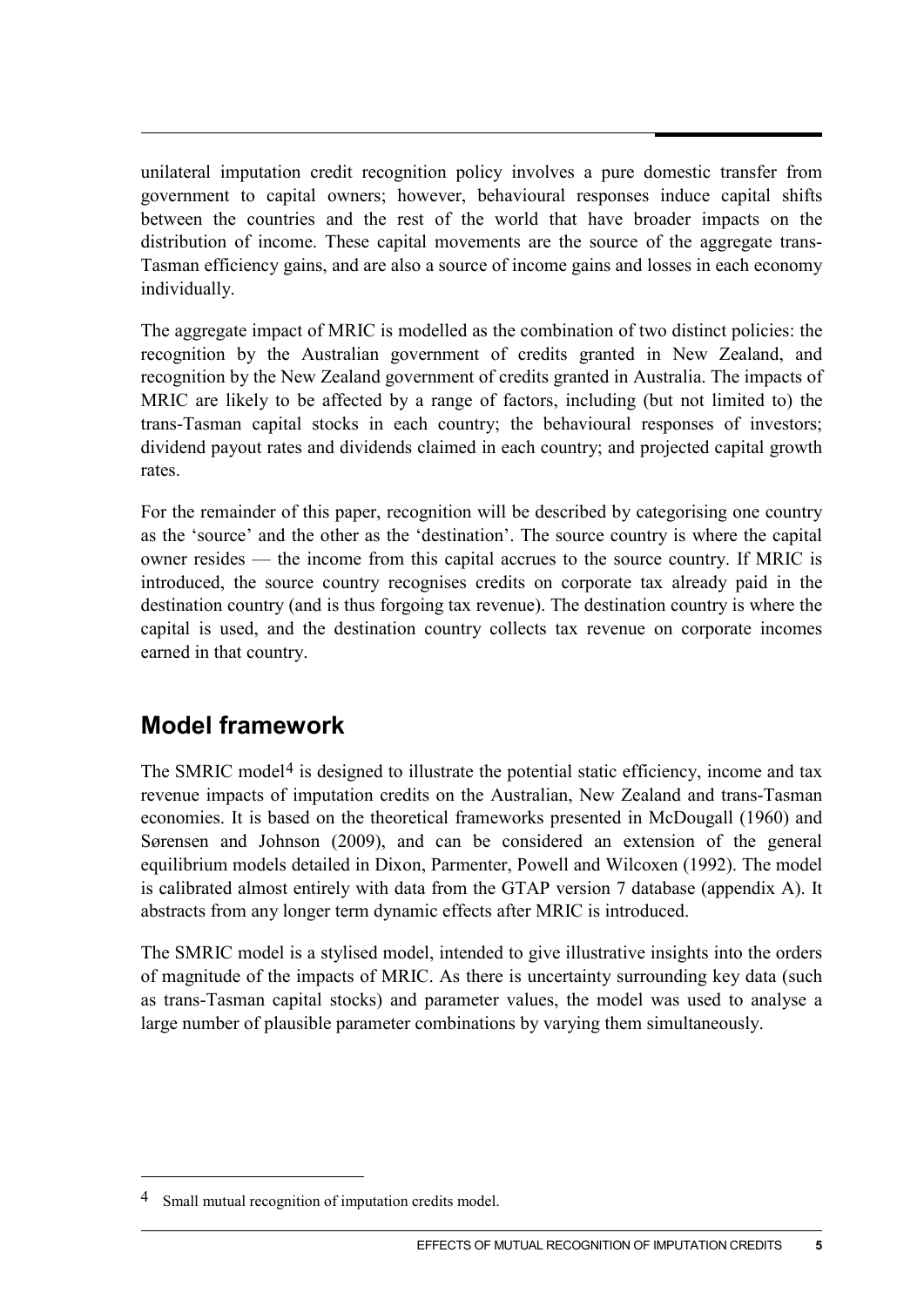#### **Model overview**

Two factors were particularly important to ensure that the modelling accounted for important features of the mechanisms at work:

- price-responsive behaviour of agents in both countries (households, firms and suppliers of capital); and
- an accurate representation of the mechanisms by which the imputation credits flow to shareholders (thus avoiding the use of imperfect proxy variables, often used in 'off the shelf' modelling exercises).

The SMRIC model is a comparative static general equilibrium model of the global economy, composed of three regions (Australia, New Zealand and the Rest of the World). The model contains the minimum level of detail necessary to illustrate these two drivers of allocative efficiency and national income effects (especially impacts on government revenues for each country) resulting from the policy change.

Allocative efficiency in the SMRIC model is measured through changes in real gross domestic product (GDP). While GDP measures output, it fails to account for the total impacts of changes in income as it does not account for the effects on income earned abroad.

Income in the SMRIC model is measured through changes in real gross national income (GNI). GNI accounts for all the income from factors owned by households (composed of domestic labour, capital and other factor incomes, as well as the income from overseas assets), net of taxes, and income from tax revenue.

Important components of the model are described below. The full model is included in appendix B. The model is implemented in GAMS, which facilitates the large number of simulations used for the sensitivity analysis.

#### **Production and factor demands**

Each region produces a single output which is consumed domestically and exported. Output is produced using a regional fixed factor (which includes labour) and capital, which can be sourced domestically and from the other regions. A nested constant elasticity of substitution production technology governs the ability of each region to substitute between the fixed factor and capital, as well as capital sourced from each region. The solution to the first order conditions for the cost minimisation problem faced by each region is used to create the factor demand equations for each region. Each region sells its output at the cost of production.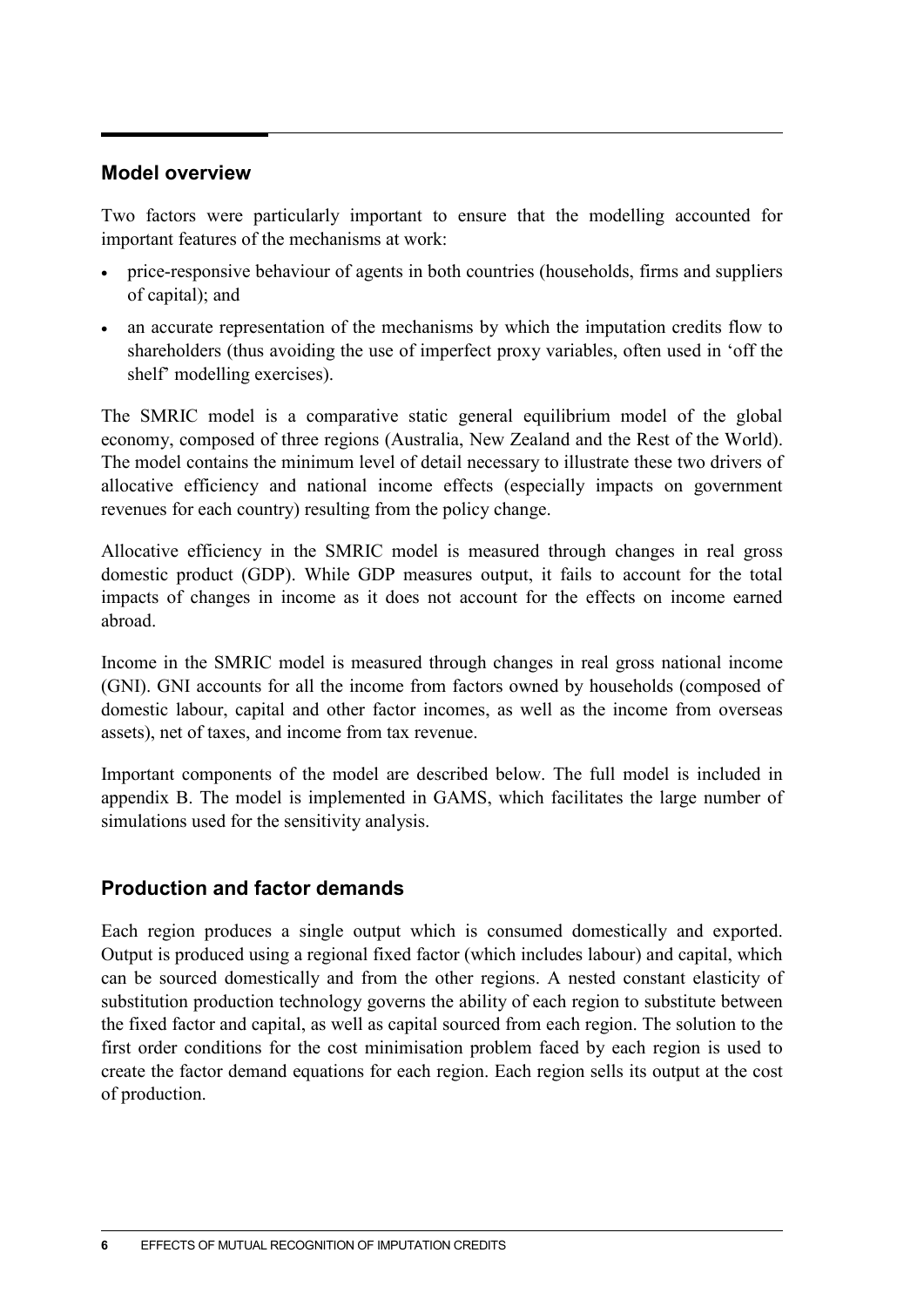#### **Final demands**

Household income in each region is the sum of the returns to the region-specific factor as well as returns from domestically owned capital used at home and abroad. Households consume the goods that are produced, subject to their budget constraint. The first order conditions for the household optimisation problem are used to generate the household demand equations. Government spending changes in proportion with household consumption (subject to government revenue).

#### **Factor supplies**

The specific factor in each region is in fixed supply.

The stock of capital owned by households in each region is fixed and can be allocated across the three regions. The responsiveness of capital supply to changes in relative post-tax returns between regions is governed by an elasticity parameter. When the supply is highly elastic, capital owners are assumed to choose between regions based solely on relative post-tax rates of return. When supply is inelastic, suppliers have a preference for keeping their capital in particular regions, and capital is relatively immobile from the supply side.

#### **Taxes and government revenue**

Tax effects are an important aspect of the impacts of the policy on efficiency and incomes. Governments in each region collect revenue from capital income through a corporate income tax, and through taxes on personal income from all factors. In Australia and New Zealand, an imputation credit is granted to residents for corporate tax levied on domestic capital incomes.

For the policy simulations, imputation credits are also allocated to trans-Tasman investors. Any tax revenue lost to the source country government is assumed to translate into a corresponding decrease in GNI.

## **Results**

The simple model structure and macro-accounting foundation of the SMRIC model aids in decomposing what would otherwise be very complex results. The model theory provides an intuitive explanation for the behavioural mechanisms at play in the results, but it fails to give an indication of the orders of magnitude involved, or even the sign of some flows. Quantification is required to assess the direction and orders of magnitude involved.

The SMRIC model was designed to explore a large range of possible input parameters — it was used to produce results for one million simulations, covering a large range of possible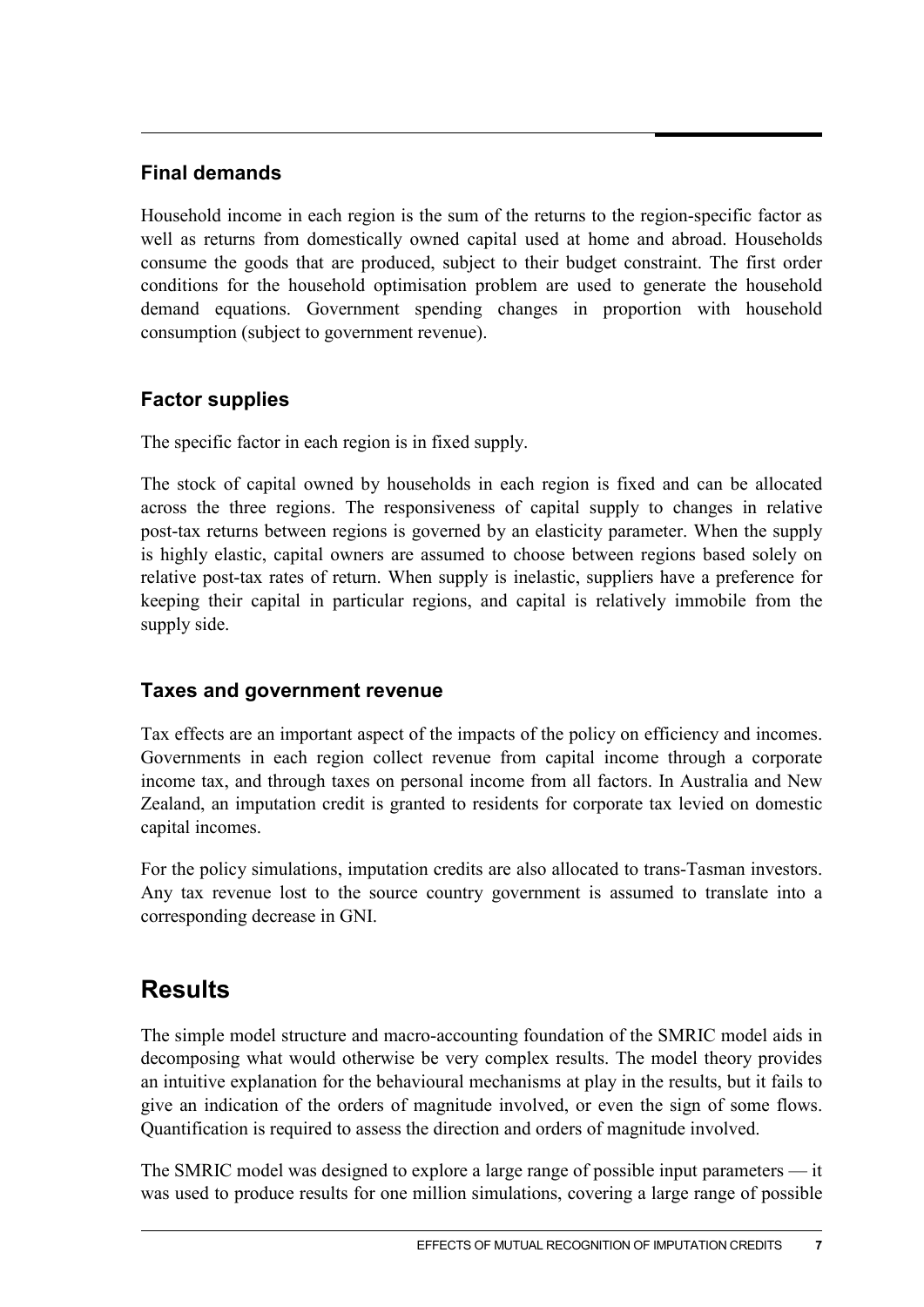parameter values (appendix A). These sensitivity analyses are important to convey the range of possible impacts on each country of introducing MRIC. The resulting sensitivity ranges provide important insights into which results are uncertain in sign, which are likely to be negative and which are likely to be positive; which results are likely to be small and which are likely to be large.

The following sections explain the results in greater detail, starting with an intuitive explanation without quantification. Results from an example simulation are used to connect these intuitive explanations to the quantitative results for the two unilateral recognition policies. The results for mutual recognition can then be obtained by combining the unilateral results. Finally, the results for MRIC are extended to include the full range of sensitivities examined with the model, resulting in sensitivity ranges and distributions of GDP, GNI and tax revenues for both countries.

#### **Intuitive rationale of the mechanisms at play**

#### Unilateral recognition

The drivers involved are described by analysing the effects of Australian recognition of New Zealand imputation credits.

**Australian recognition of New Zealand imputation credits benefits Australian capital owners.** When Australia recognises imputation credits for taxes paid in New Zealand, post-tax returns to Australian owners of capital used in New Zealand increase. This increase in relative post-tax returns would cause Australian owners of capital to reallocate their supply of capital away from Australia and the Rest of the World, and towards New Zealand. This quantity response partially moderates the initial increase in returns, as the increase in Australian capital stock in New Zealand is combined with fixed/other factors, which decreases its marginal product and the pre-tax rental rate. The shift of Australian owned-capital away from the Rest of the World in favour of New Zealand lowers the total income collected on Australian investments in the Rest of the World.

**The increased supply of capital in New Zealand benefits New Zealand residents.** As the stock of capital in New Zealand increases, the marginal product of the fixed factor increases. This manifests as increased returns to the specific factor (for example, an increase in the New Zealand real wage) or an increase in the utilisation of unemployed factors (for example, a decrease in unemployment in New Zealand).

**The decreased supply of capital in Australia reduces the income of non-capital-owning Australian residents.** As the Australian capital stock contracts, so does Australian output. This decreases the marginal product of the Australian specific factor, and national production.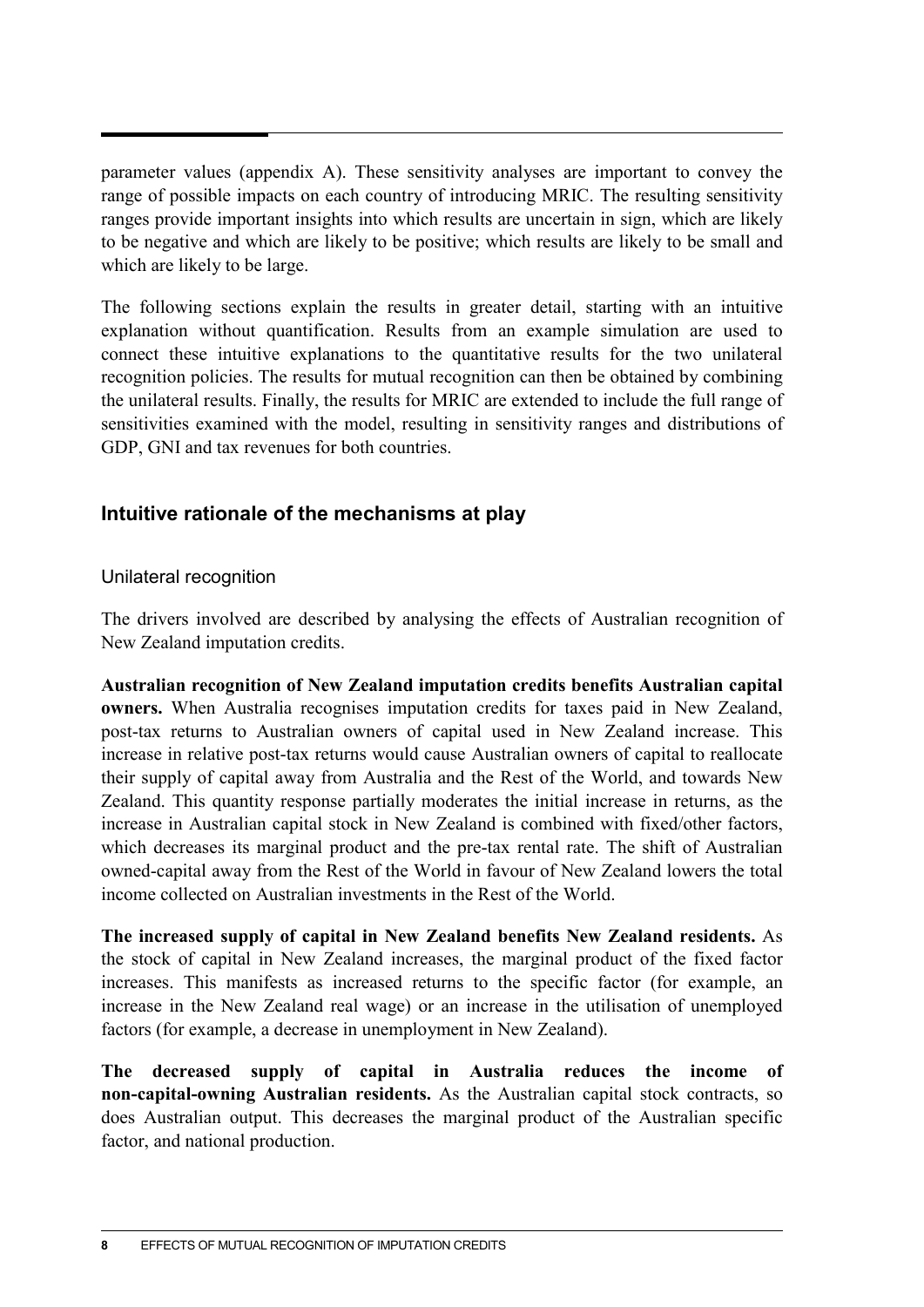**Tax revenues increase in New Zealand.** The additional Australian-owned capital in New Zealand is associated with an increase in the corresponding capital income, which is taxed at the corporate rate. The additional increase in output and returns to the New Zealand fixed factors increase income tax further.

**Australian tax revenues decrease.** The recognition of New Zealand imputation credits results in a direct loss of tax revenue to the Australian government as residents pay less income tax. Further revenue losses result from decreased corporate tax collections (as some Australian capital owners shift their capital to New Zealand due to the increased relative post-tax return, causing the stock of capital in Australia to contract) and decreased income tax (associated with the decline in returns to the Australian fixed factor). To the extent that Australian-owned capital moves from the Rest of the World to New Zealand, there are further tax revenue reductions, as the full income tax is collected on Rest of the World sourced income but imputation credit recognition reduces net income tax collected on capital incomes coming from New Zealand.

**There is an unambiguous net income gain for New Zealand.** New Zealand benefits from an increased supply of Australian capital with the resultant output expansion, and New Zealand owners of fixed factors benefit from increased post-tax returns. New Zealand corporate tax revenues increase; and income tax collections increase as a result of the increase in economic activity.

**There is an unambiguous net income loss for Australia.** The Australian government collects less tax revenue, and the returns to Australian fixed factors decline. Returns to Australian owners of capital used in New Zealand increase but only at a cost to the Australian government's fiscal revenue, while overall the income on holdings of foreign capital fall.

**The aggregate improvement in allocative efficiency between Australia and New Zealand translates into small trans-Tasman income gains.** These gains are small compared to the country-specific impacts. This is because the trans-Tasman impact is the sum of the New Zealand and Australian impacts, which counteract each other.

This analysis shows that, in aggregate, the unilateral recognition of imputation credits is unambiguously detrimental to the recognising economy, which loses capital and tax income, and beneficial to the partner economy whose capital stock increases.

#### Bilateral recognition

New Zealand recognition of Australian imputation credits produces the converse effects. The net effect of mutual recognition is approximately equal to the sum of unilateral recognition by each country (as the secondary interaction effects are very small). The sign of the net income effects cannot be determined from the analysis above, since these effects depend on the relative magnitudes of data and responses. Quantification is therefore required to ascertain these effects.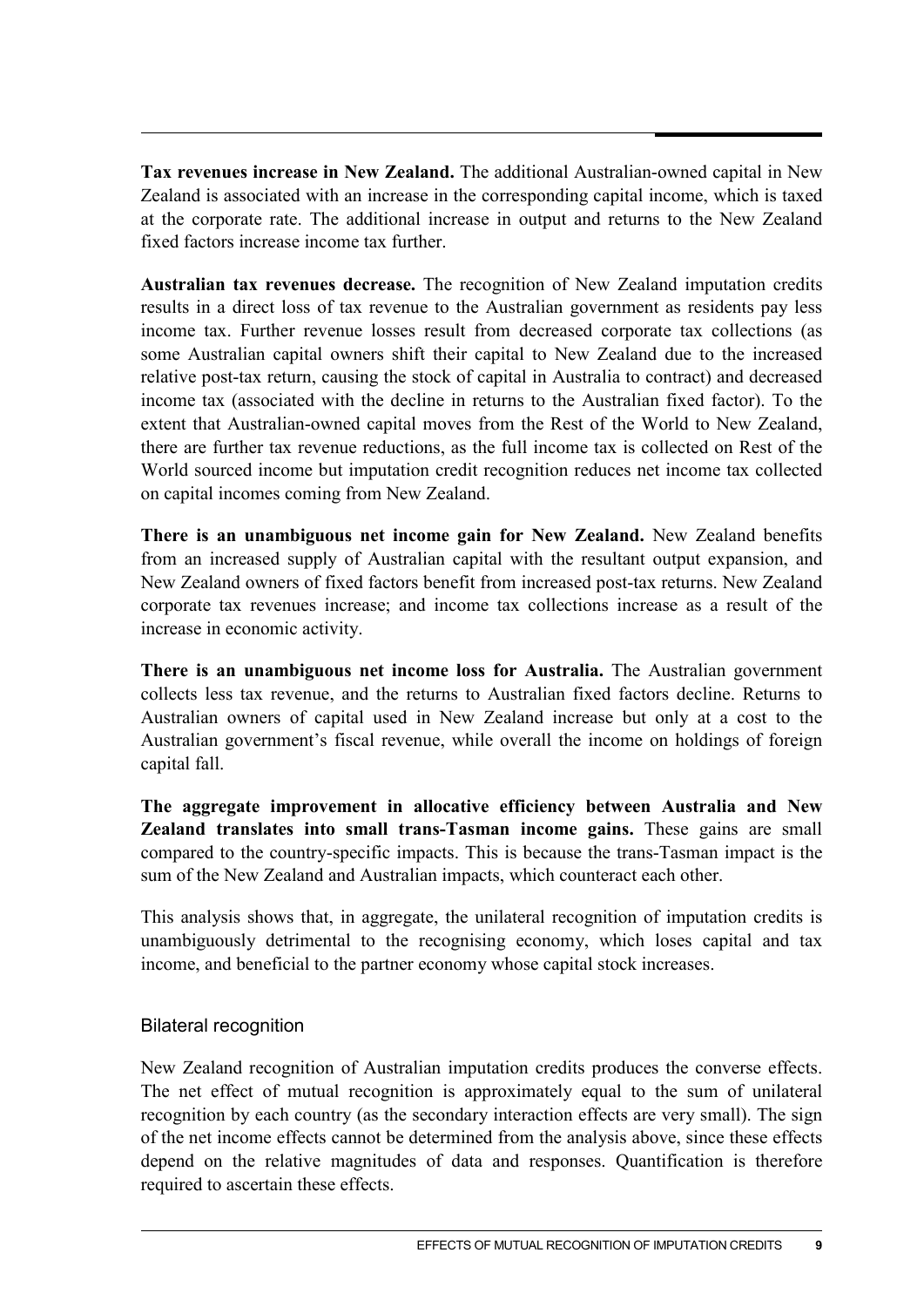#### **Results from an example simulation**

Illustrative results for one set of parameters are detailed in this section to connect the intuitive explanation presented above to the quantitative results produced by the model. The results are not predictions: they illustrate the orders of magnitudes involved in applying the policy in isolation from any other influences, for one set of parameters (appendix A).

#### Australian recognition of New Zealand imputation credits

Abstracting from any quantity responses, Australia recognises \$250 million worth of taxes paid in New Zealand, which accrues to Australian owners of capital that is located in New Zealand, in the form of increased post-tax returns. As part of this 'first round' effect, there are no changes in investment or capital stocks, national outputs and incomes remain fixed for both countries. There is a simple transfer from the Australian government to Australian owners of capital in New Zealand: there is no change in allocative efficiency, and no international transfers.

#### *Behavioural responses*

The increase in post-tax returns to Australian capital located in New Zealand causes the Australian-owned capital stock in New Zealand to increase by US\$163 million (sourced from both Australian capital used domestically, and Australian capital used in the Rest of the World). The stock of capital in New Zealand expands by less than this (US\$97 million), because US\$66 million worth of New Zealand and Rest of the World capital located in New Zealand moves to other countries because the influx of Australian capital drives down the return to capital in New Zealand relative to the rest of the world. The capital stock used in Australia contracts by US\$41 million (the large movement of capital from Australia to New Zealand is partially offset by backfilling with relatively substitutable capital from the Rest of the World). The total trans-Tasman imputation credits recognised after incorporating behavioural responses are US\$263 million.

Australia's domestically-sourced capital contraction is partially offset by an inflow of capital from overseas. The rate of return on capital located in Australia increases as the stock shrinks, and firms substitute away from domestically sourced capital, towards capital from the Rest of the World. Rest of the World capital in Australia increases by US\$42 million.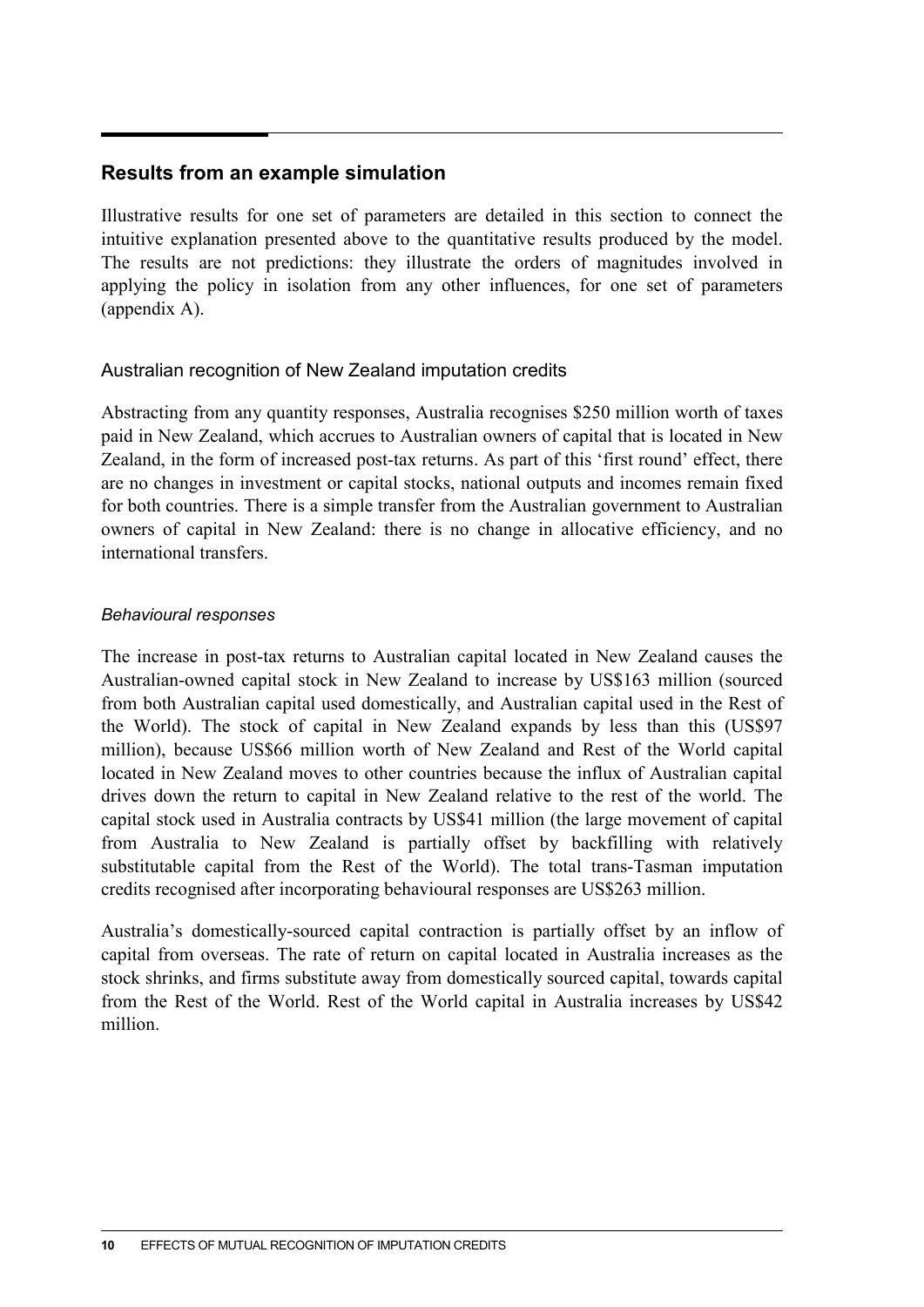### Table 1 **Impacts of Australian recognition of New Zealand imputation credits under an illustrative set of assumptionsa**

Change US\$m, 2012

|                                                                                         | Trans-<br>Tasman | Australia | New<br>Zealand |
|-----------------------------------------------------------------------------------------|------------------|-----------|----------------|
| Specific factor income accruing to households after tax <sup>b</sup>                    | 33               | $-72$     | 105            |
| Returns to domestically owned and used capital accruing<br>to households after tax      | 32               | -42       | 74             |
| Imputation credits granted for foreign capital taxes                                    | 263              | 263       | $\bf{0}$       |
| Returns to domestically owned capital used overseas<br>accruing to households after tax | $-33$            | $-32$     | 0              |
| used in Australia                                                                       | 1                | na        | 1              |
| used in New Zealand                                                                     | $-19$            | $-19$     | na             |
| used in the Rest of the World                                                           | -14              | $-13$     | $-1$           |
| Taxes on personal income                                                                | -264             | $-353$    | 88             |
| Total tax collected on personal income                                                  | $-32$            | $-120$    | 88             |
| imputation credits granted for domestic company tax                                     | 31               | 31        | $\Omega$       |
| imputation credits granted for foreign company tax                                      | $-263$           | $-263$    | $\Omega$       |
| Company taxes levied on capital used domestically                                       | -1               | $-18$     | 17             |
| Australian owned                                                                        | 9                | $-31$     | 40             |
| New Zealand owned                                                                       | $-3$             | $-3$      | $\Omega$       |
| Rest of the World owned                                                                 | -8               | 16        | $-23$          |
| <b>Gross National Income<sup>c</sup></b>                                                | 30               | $-254$    | 284            |

**a** The elasticity of substitution between specific factors and capital is assumed to be 0.85. The elasticity of substitution between capital from different sources are set to 10. **b** Region-specific inputs assumed to be in fixed supply. **c** Gross National Income (GNI) is the sum of the bolded items in the table. Technically, this does not exist for the trans-Tasman column, but is included for completeness.

The shift in capital from Australia to New Zealand has several effects (table 1).

- 1. The post-tax returns to Australian-owners of capital located in New Zealand increase. The consequent increase in supply of Australian capital to New Zealand and decrease in its marginal productivity moderates this increase in post-tax returns. The imputation credits granted to Australian owners of capital in New Zealand increase their after tax returns by \$US 263 million (note that this component is a transfer between the Australian government and Australian taxpayer). This is partially offset by a US \$32 million decline in their returns, as the price of Australian capital in New Zealand falls with the increase in supply, leaving a US\$231 million increase in the return to Australian capital in New Zealand overall.
- 2. Returns to specific factors in New Zealand increase. With the inflow of Australian capital, New Zealand firms increase their demand for specific factors, thus increasing their productivity and returns by US\$105 million (an increase of less than 0.1 per cent).
- 3. Conversely, with a reduced capital stock to combine with, returns to Australian specific factors decrease by US\$72 million.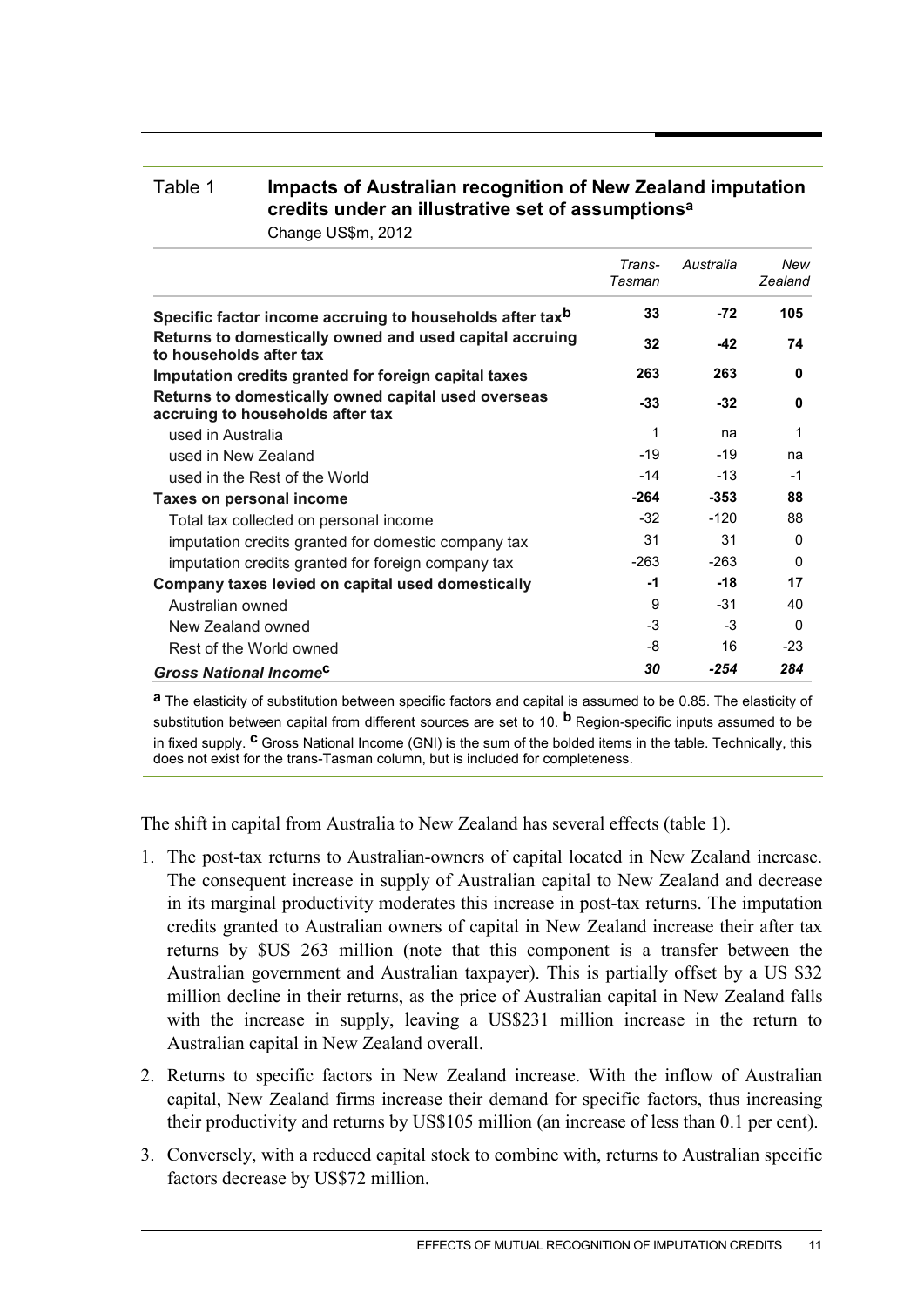- 4. The increase in Australian-owned capital stock in New Zealand increases New Zealand company tax revenue by US\$40 million. This is offset by a loss in company tax revenue in New Zealand on departing capital originating from the Rest of the World  $(US$23 million).<sup>5</sup>$  $(US$23 million).<sup>5</sup>$  $(US$23 million).<sup>5</sup>$
- 5. Australian company tax revenues from domestically owned capital decrease (US\$31 million), as capital from Australia moves to more productive and higher return uses in New Zealand.[6](#page-11-1) This is partially offset by increased company tax on capital inflows from the Rest of the World (US\$16 million).
- 6. The increase in specific factor income in New Zealand increases the corresponding income tax revenue by US\$88 million and the increase in corporate tax collected on the increased capital income is US\$17 million.
- 7. The decrease in payments to Australian specific factors (i.e. labour) reduces Australian income tax revenue by US\$120 million. US\$31 million is saved on credits paid on domestically used capital, and US\$263 million is paid through recognised credits on capital in New Zealand. US\$18 million in company tax revenues is lost from other foreign capital leaving Australia. This, combined with the \$US231 imputation credit cost causes a net decrease in Australian tax revenue of US\$370 million.

The net aggregate impacts of these responses are:

- an expansion in New Zealand GNI of US\$284 million
- a net contraction in Australian GNI of US\$254 million
- a small increase in trans-Tasman GNI of US\$30 million. The GNI expansion is about 11 per cent of the size of the gains in GNI that accrue to New Zealand.

New Zealand recognition of Australian imputation credits

The drivers of the results for New Zealand recognising Australian imputation credits are the same when Australia recognises New Zealand imputation credits, only the direction of the capital flow is reversed. The effects are smaller because New Zealand capital plays a smaller role in the Australian economy: foreign capital in Australia comes mainly from the Rest of the World. In the illustrative example the value of Australian imputation credits

 $\overline{a}$ 

<span id="page-11-0"></span><sup>&</sup>lt;sup>5</sup> The increased supply of Australian-owned capital in New Zealand — which, in this scenario, is highly substitutable with other capital — drives down the rate of return in New Zealand. This causes some Rest of the World capital to leave New Zealand in search of more favourable returns elsewhere (including in Australia where returns increase).

<span id="page-11-1"></span><sup>&</sup>lt;sup>6</sup> Note that initially, the marginal product of Australian-owned capital in New Zealand is greater than that of its use in Australia — this is the source of the allocative efficiency gains from a trans-Tasman perspective. However, the marginal product of Australian capital in New Zealand declines due to the increase in its supply. That is, the additional Australian investment in New Zealand lowers its marginal product. When capital is assumed to be perfectly substitutable, the improved allocation of capital across the two economies causes the returns to equalise. Post simulation, the marginal products equate across countries, but are lower than the initial levels in New Zealand.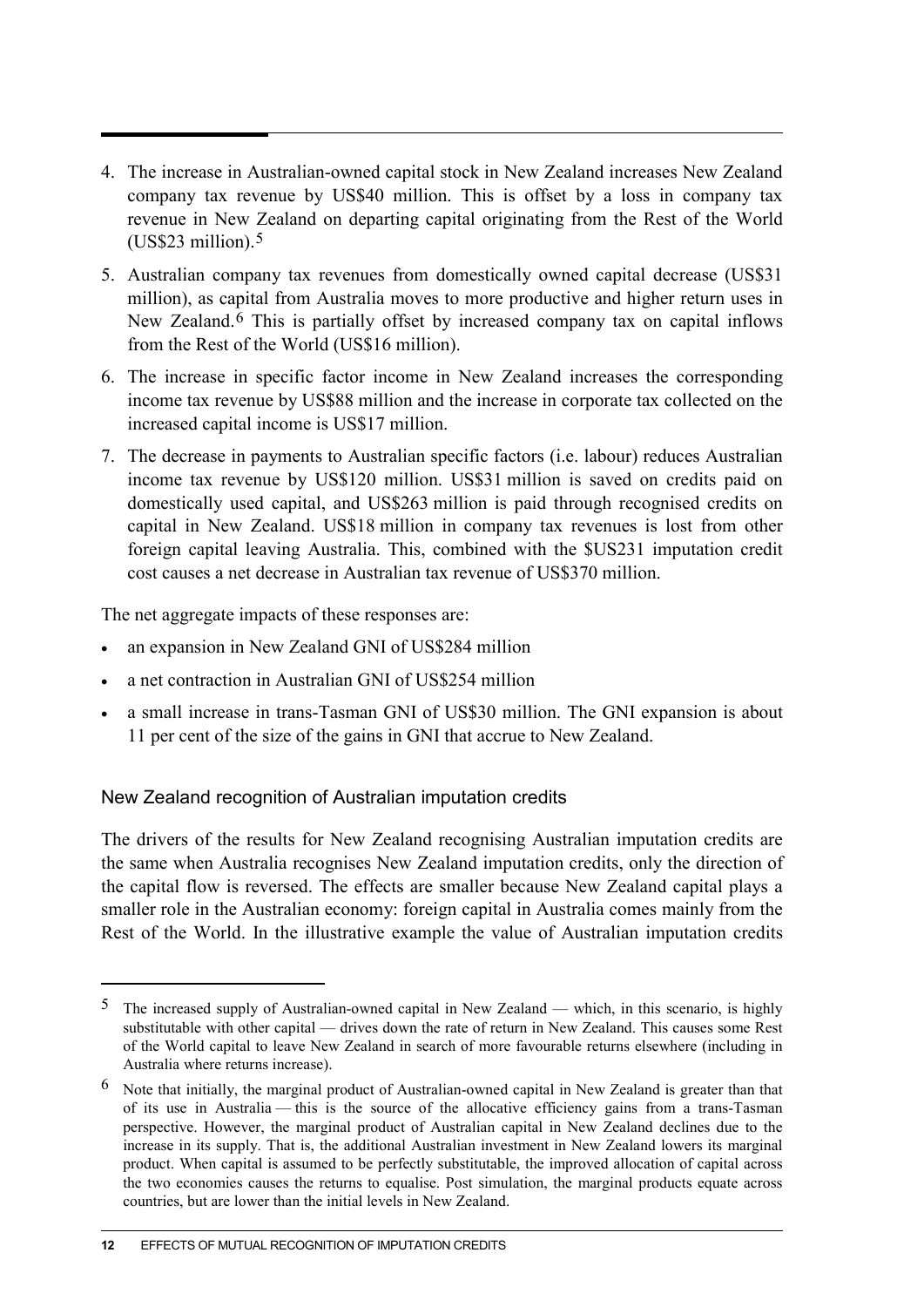recognised in New Zealand would be US\$163 million before incorporating behavioural responses, and US\$171 million after (table 2).

#### Table 2 **Impacts of New Zealand recognition of Australian imputation credits under an illustrative set of assumptionsa**

Change US\$m, 2012

|                                                                                         | Trans-<br>Tasman | Australia | New<br>Zealand |
|-----------------------------------------------------------------------------------------|------------------|-----------|----------------|
| Specific factor income accruing to households after tax <sup>b</sup>                    | $-3$             | 56        | -60            |
| Returns to domestically owned and used capital accruing<br>to households after tax      | 30               | 58        | $-28$          |
| Imputation credits granted for foreign capital taxes                                    | 171              | $\bf{0}$  | 171            |
| Returns to domestically owned capital used overseas<br>accruing to households after tax | -49              | $-20$     | -30            |
| used in Australia                                                                       | -30              | na        | $-30$          |
| used in New Zealand                                                                     | -8               | -8        | na             |
| used in the Rest of the World                                                           | $-11$            | $-11$     | $\Omega$       |
| Taxes on personal income                                                                | $-134$           | 72        | $-207$         |
| Total tax collected on personal income                                                  | 19               | 77        | -58            |
| imputation credits granted for domestic company tax                                     | 17               | -5        | 22             |
| imputation credits granted for foreign company tax                                      | $-171$           | $\Omega$  | $-171$         |
| Company taxes levied on capital used domestically                                       | 1                | 13        | $-13$          |
| Australian owned                                                                        | 2                | 5         | $-2$           |
| New Zealand owned                                                                       | 6                | 28        | $-22$          |
| Rest of the World owned                                                                 | -7               | $-19$     | 12             |
| <b>Gross National Income<sup>C</sup></b>                                                | 14               | 180       | -166           |

**a** The elasticity of substitution between specific factors and capital is assumed to be 0.85. The elasticity of substitution between capital from different sources are set to 10. **b** Region-specific inputs assumed to be in fixed supply. **c** Gross National Income (GNI) is the sum of the bolded items in the table. Technically, this does not exist for the trans-Tasman column, but is included for completeness.

Increased returns to New Zealand-owned capital in Australia increase Australia's capital stock by US\$46 million, and decrease New Zealand's capital stock by US\$34 million.

The net movement of capital toward Australia causes:

- 1. A net increase in post-tax payments to New Zealand-owned Australian capital of US\$141 million (US\$171 million less US\$30 million)
- 2. A net increase in payments to Australian specific factors of US\$56 million
- 3. A net decreases in payments to New Zealand specific factors of US\$60 million
- 4. A net increase in Australian tax revenue of US\$86 million (US\$72 million plus US\$13 million)
- 5. A net decrease in New Zealand tax revenue of US\$219 million (US\$207 million plus US\$13 million).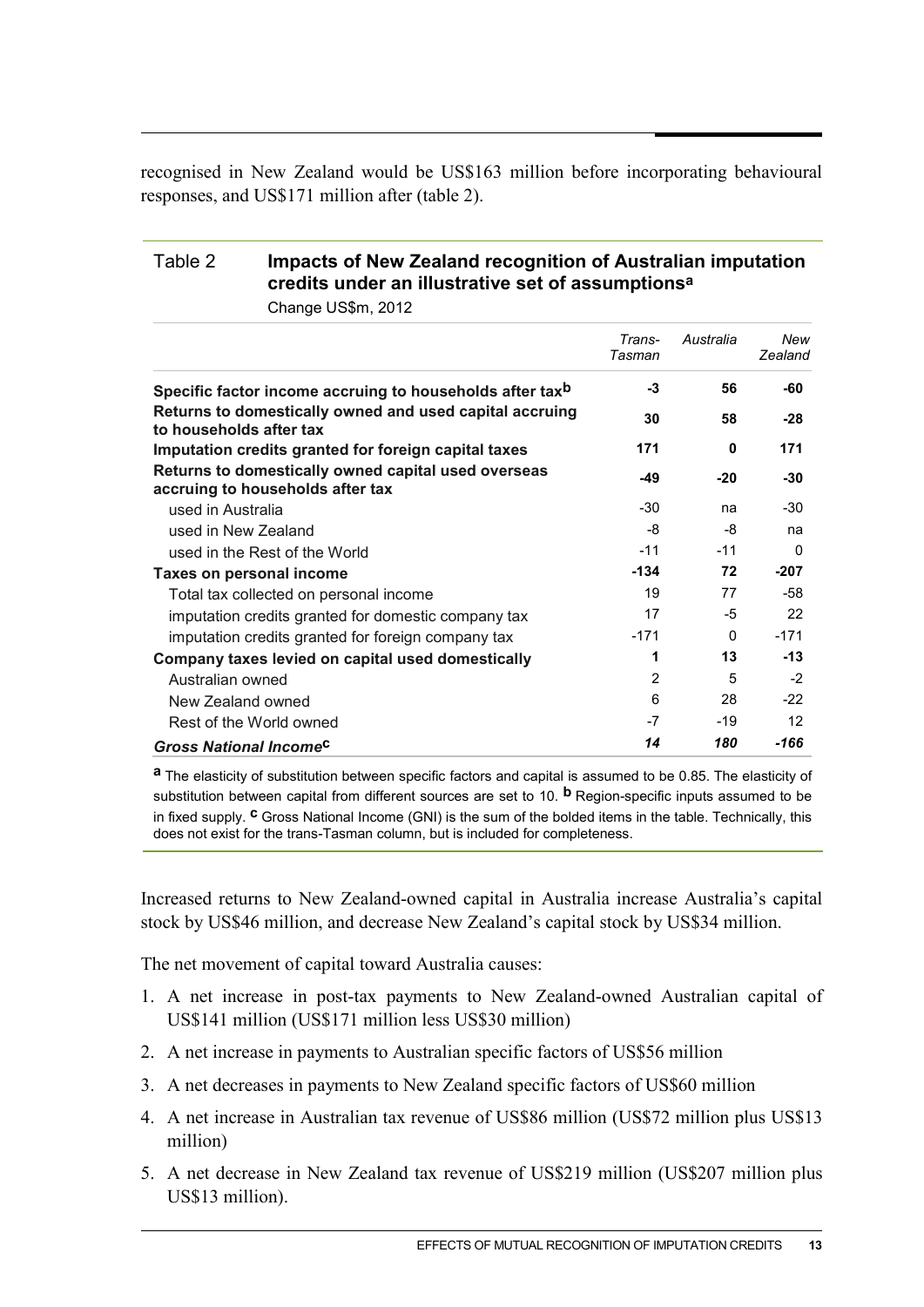New Zealand recognition of Australian imputation credits induces a net income decrease of US\$166 million for New Zealand, and a net income increase of US\$180 million for Australia. From a trans-Tasman perspective, there is a US\$14 million increase in GNI.

#### **Combined results for a mutual recognition of imputation credits policy from the example simulation**

The income and production impacts of MRIC on Australia and New Zealand are equal to the sum of the two unilateral recognition policies. Since each policy results in unambiguous net national income gains for the destination and unambiguous net national income losses for the source, the difference between the impacts of the two unilateral policies determines the net outcome for each country. Similarly, the net impact on returns to the specific factors, tax revenue collection, and gross domestic product are also determined by the relative sizes of the initial flows and the modelled responses to changing returns to capital across the Tasman.

Combining the unilateral results (tables 1 and 2) gives the illustrative results for mutual recognition of trans-Tasman imputation credits (table 3).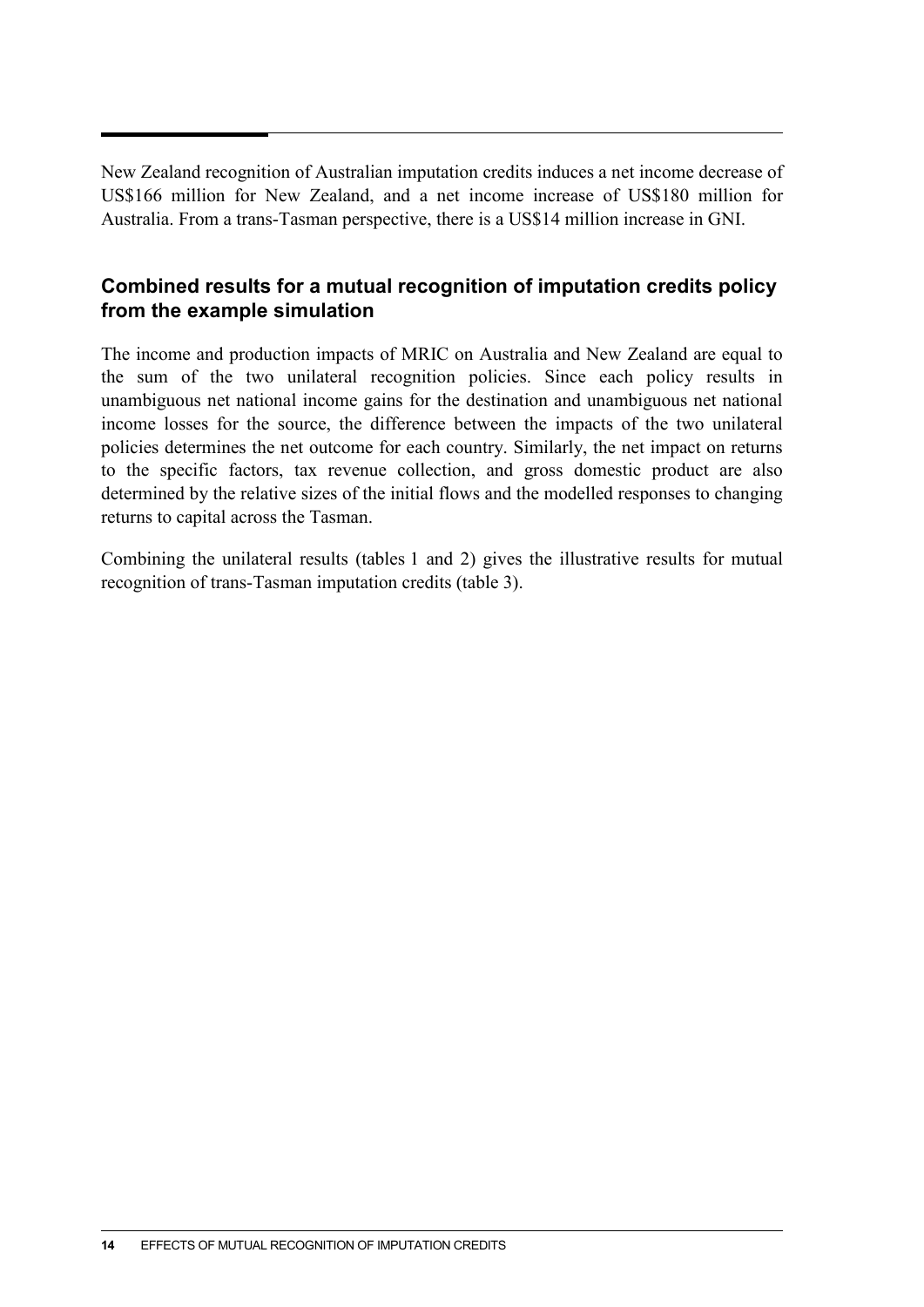### Table 3 **Impacts of mutual recognition of trans-Tasman imputation credits under an illustrative set of assumptionsa**

Change US\$m, 2012

|                                                                                         | Trans-<br>Tasman | Australia | New<br>Zealand |
|-----------------------------------------------------------------------------------------|------------------|-----------|----------------|
| Specific factor income accruing to households after tax <sup>b</sup>                    | 30               | $-16$     | 46             |
| Returns to domestically owned and used capital accruing<br>to households after tax      | 62               | 15        | 46             |
| Imputation credits granted for foreign capital taxes                                    | 432              | 262       | 170            |
| Returns to domestically owned capital used overseas<br>accruing to households after tax | -81              | -52       | $-30$          |
| used in Australia                                                                       | $-29$            | na        | $-29$          |
| used in New Zealand                                                                     | $-27$            | $-27$     | na             |
| used in the Rest of the World                                                           | $-25$            | $-25$     | $-1$           |
| Taxes on personal income                                                                | $-396$           | $-279$    | $-117$         |
| Total tax collected on personal income                                                  | $-12$            | -43       | 31             |
| imputation credits granted for domestic company tax                                     | 47               | 26        | 21             |
| imputation credits granted for foreign company tax                                      | -432             | $-262$    | $-170$         |
| Company taxes levied on capital used domestically                                       | $\bf{0}$         | -5        | 4              |
| Australian owned                                                                        | 12               | -26       | 38             |
| New Zealand owned                                                                       | 3                | 24        | $-21$          |
| Rest of the World owned                                                                 | $-15$            | $-3$      | $-12$          |
| <b>Gross National Income<sup>c</sup></b>                                                | 46               | -74       | 120            |

**a** The elasticity of substitution between specific factors and capital is assumed to be 0.85. The elasticity of substitution between capital from different sources are set to 10. **b** Region-specific inputs assumed to be in fixed supply. **c** Gross National Income (GNI) is the sum of the bolded items in the table. Technically, this does not exist for the trans-Tasman column, but is included for completeness.

Under the illustrative example parameter values, the effects of Australian recognition of New Zealand imputation credits dominate due to: the size of the initial capital stocks; the relative sizes of the two economies; and the assumed behavioural responses. Australian GNI contracts by US\$74 million, and New Zealand GNI increases by US\$120 million. Trans-Tasman output increases (US\$38 million).

Other impacts are:

- a net increase in returns to Australian and New Zealand owners of capital used overseas of US\$211 million (US\$262 million in credits less US\$52 million in reduced marginal product induced by increased supply) and US\$140 million (US\$170 million in credits less US\$30 million), respectively
- a net increase in payments to New Zealand specific factors of US\$46 million, and a net decrease of payments to Australian specific factors of US\$16 million
- a net decrease in Australian and New Zealand tax revenue of US\$284 million (US\$279 million plus US\$5 million) and US\$113 million (US\$117 million less US\$4 million) respectively.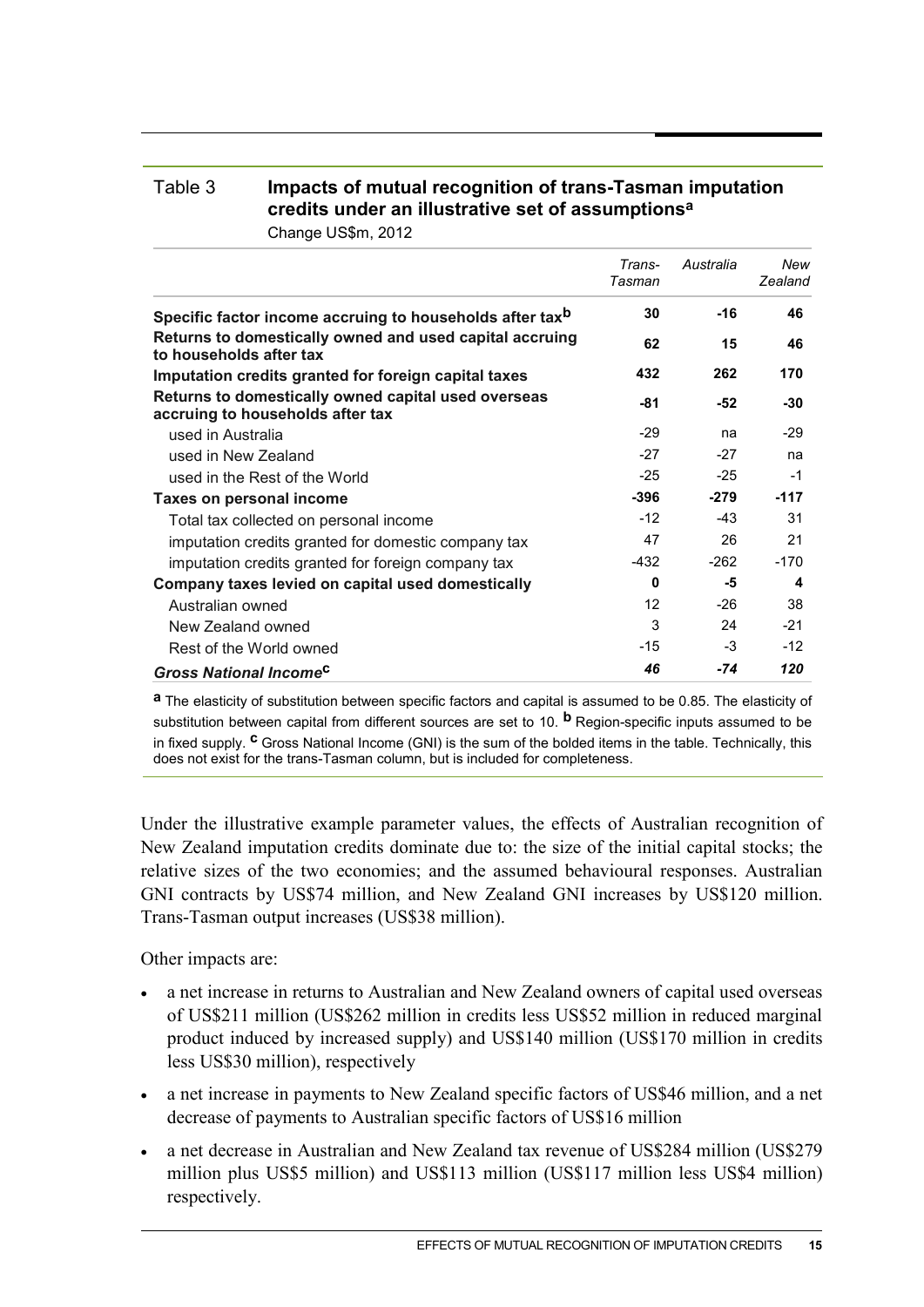#### **Ranges of model results, and sensitivity to alternative input data**

The SMRIC model was used to gain insights into the impacts of parameter values on model results. The relatively small size of the SMRIC model allowed a large number of simulations to be completed, each containing a random combination of parameters from assumed distributions. Compiling the results of all of these simulations gives insights into the distribution of projected income effects of MRIC.

The key insight is that investors respond to post-tax returns on capital. Changes in the tax paid change returns, which change investment behaviour. This change in the allocation of capital in turn changes the returns to the fixed factor. The size of this effect and the distribution across economies depends on the extent to which investors respond to changes in the post-tax returns.

#### Model sensitivity results

Figure 1 shows the ranges for GDP, GNI and net tax revenue impacts for Australia, New Zealand and the combined economies for the parameter combinations examined. The large range of results reflects the uncertainty about both the data and parameter values. There are small gains for the trans-Tasman economy as a whole and relatively large income changes for the two economies. The extent of the sensitivity test parameter and input variation is detailed in appendix A. This variation reflects uncertainty in data, as well as the potential scope for behavioural responses.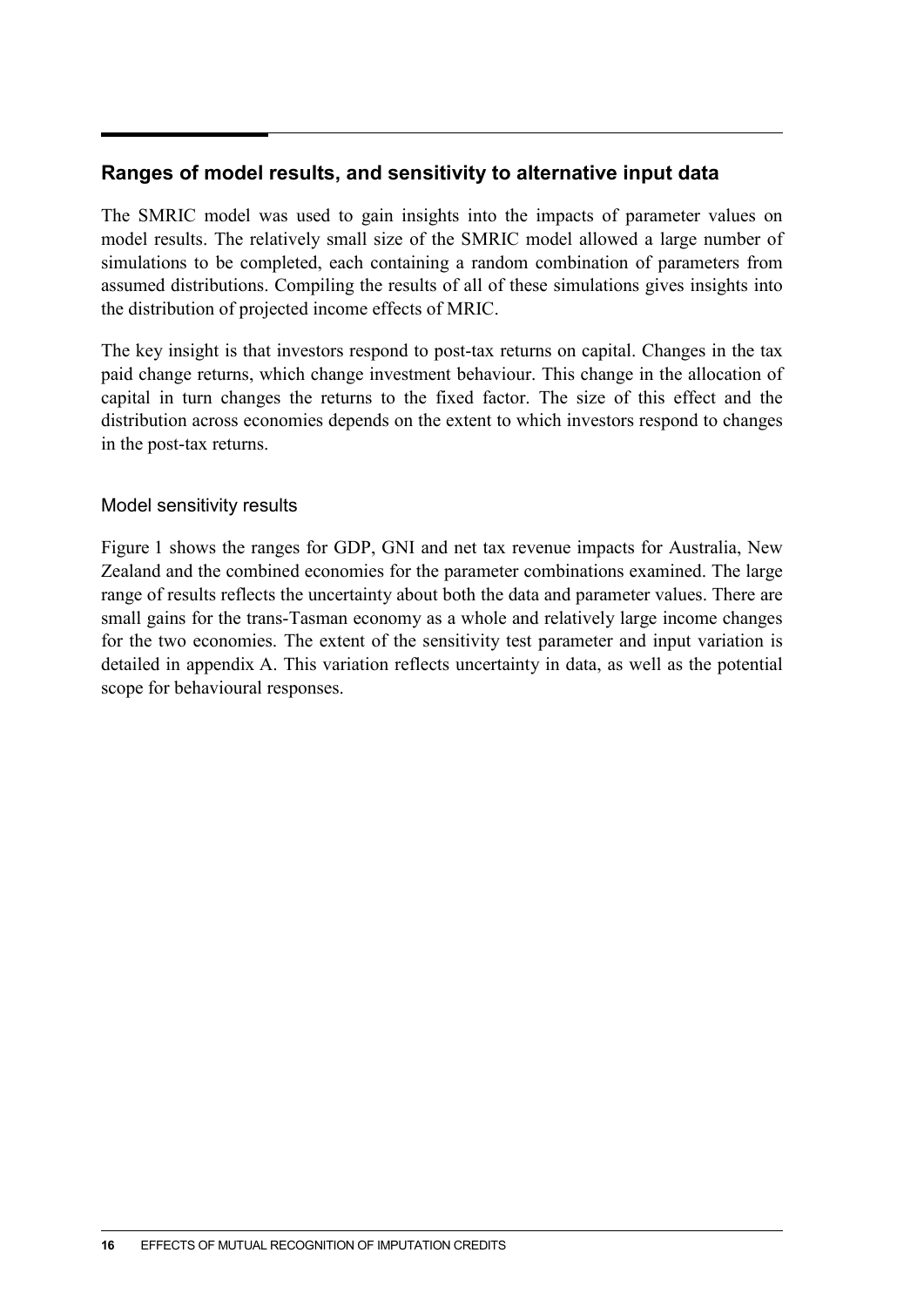

Figure 1 **Real impacts of changes in all parametersa,b**

**a** All parameters are varied simultaneously and are assumed to be uncorrelated. **b.** The diagram shows the ranges in which the results for the 1,000,000 parameter combinations fell. The boxed regions show the central 50 per cent of results (i.e. the  $25<sup>th</sup>$  and  $75<sup>th</sup>$  percentiles), while the ends of the tails show the minimum and maximum values. Results in the figure cannot be interpreted as coming from the same simulation; for example, the maximum Australian and New Zealand GDP values are obtained from

different simulations.

The results confirm that there are unambiguous trans-Tasman allocative efficiency gains: all values for trans-Tasman GDP are positive (figure 1, right hand panel). Capital moves to where the post-tax returns are highest (trans-Tasman), which removes the domestic distortion in favour of a trans-Tasman neutrality. The key result to observe is that while there are small gains in aggregate, the gains and losses for each country individually can be quite large.

The trans-Tasman allocative efficiency gains are relatively small when compared to the impacts on Australia and New Zealand individually. In a majority of the parameter combinations examined, MRIC results in a net increase in GNI for New Zealand, and a net decrease in GNI for Australia.

The asymmetric GNI results for Australia and New Zealand are driven by differences in the sizes of capital stocks in the two countries, and the responses to increased returns. A situation in which both countries' GNI increases can only be achieved if the costs that Australia incurs by recognising New Zealand credits are more than offset by the benefits resulting from New Zealand recognising Australian credits. Given the initial asymmetries in investment data, this requires a fine balance of differential responses: for example, a limited capital supply response from Australia or markedly lower earnings distributed as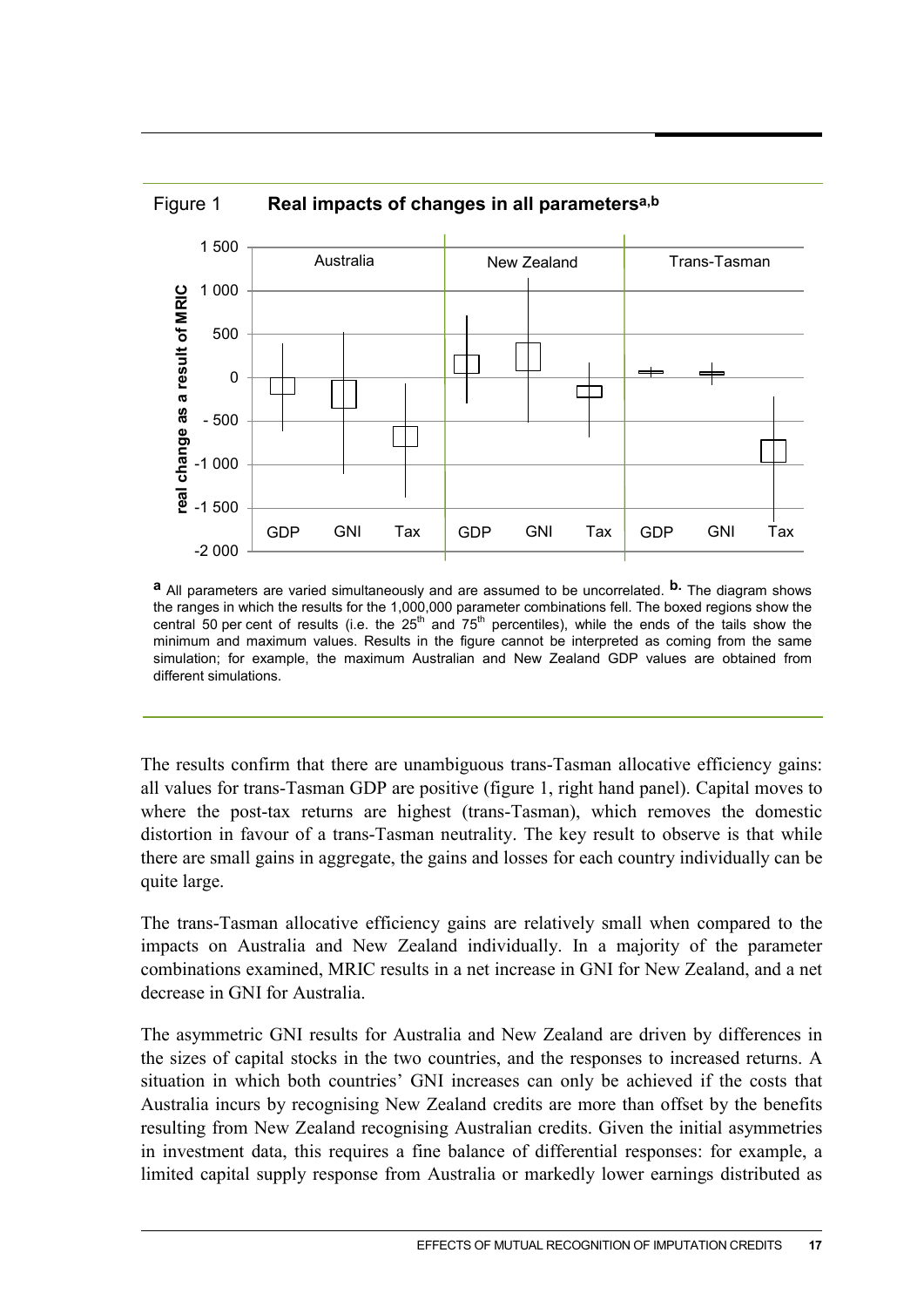dividends in New Zealand than in Australia. If the response is too strong, the balance can be reversed, such that New Zealand GNI decreases, and Australian GNI increases.

Given the relatively large amount of Australian capital invested in New Zealand, the tax revenue cost of MRIC is in almost all cases larger for Australia than it is for New Zealand. For a small number of parameter combinations, there is a net increase in tax revenue for New Zealand: the increase in revenues from personal taxation (as economic activity expands) and increased corporate tax collections on incoming capital is sufficient to offset the tax cost of the imputation credits granted. That said, in general, MRIC reduces tax income in both countries.

The results indicate that there is a relationship between the gains accruing to one country and the cost imposed on the other (figure  $2$ ) — that is, larger increases in GNI for one partner are associated with larger reductions in GNI for the other, the sum of which is the effect of MRIC on the trans-Tasman economy as a whole. While some parameter combinations lead to large increases in GNI for either country, this only happens where there are large losses for the other country – as identified in the second and fourth quadrants in figure 2. In these cases, the costs and benefits for Australia and New Zealand individually are considerably larger than the trans-Tasman allocative efficiency gains. Conversely, some parameter combinations can produce small gains and costs for each country — as identified in the first quadrant. For example, when capital is highly mobile, the changes in prices are relatively small, the trans-Tasman gains are small, the impacts on each country individually are small. The relationship between the results for each country and the trans-Tasman results are expected, since the trans-Tasman results are the sum of the results for each partner.

Capital substitutability limits the total change in productive capacity as a result of MRIC: while one country loses trans-Tasman capital, it also attracts capital from the Rest of the World, which limits the contraction in productive factors. However, this inflow of foreign capital does little to stem the net flow of income out of the country (although it provides a small amount of corporate tax revenue to the host government).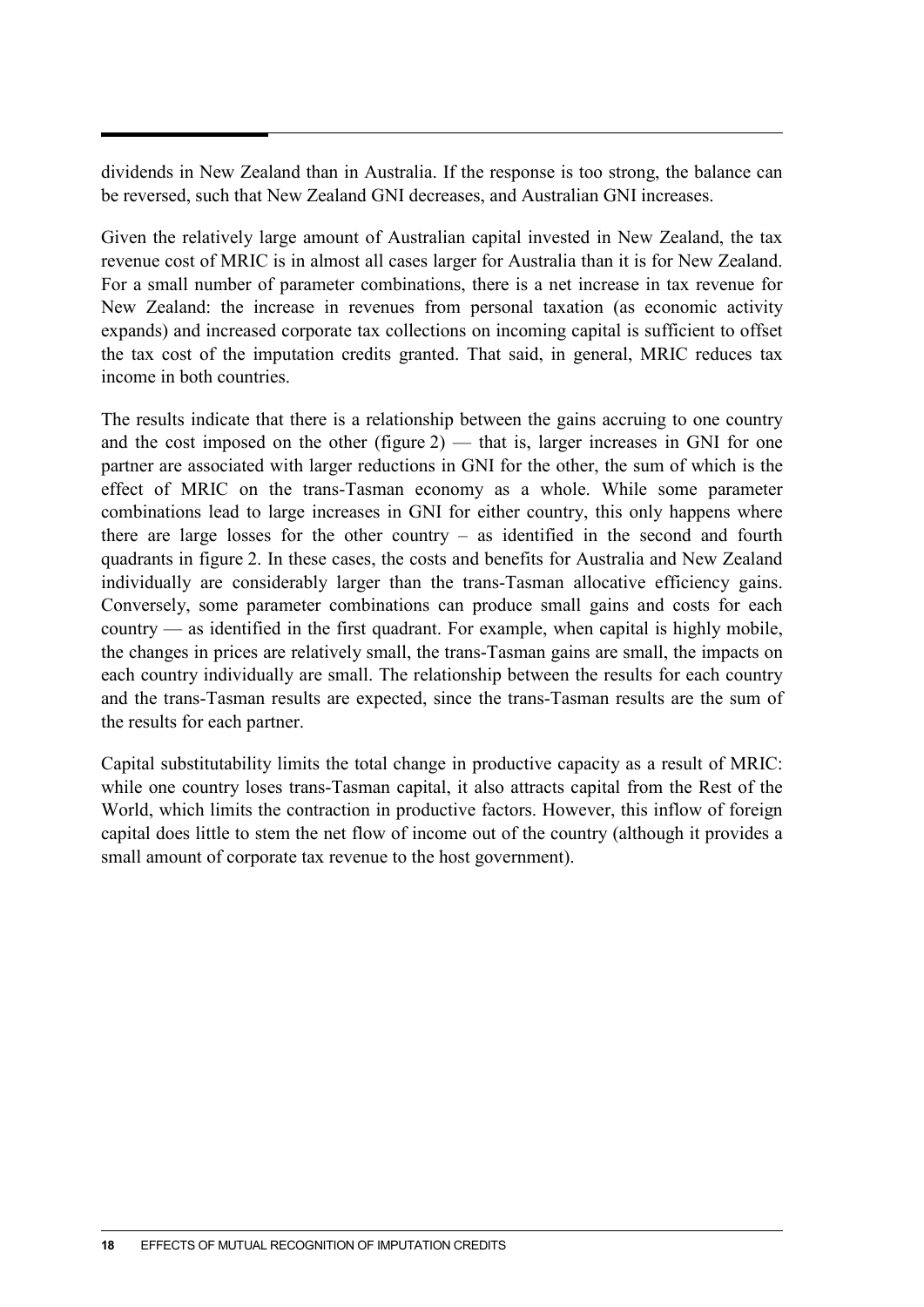

**Australian and New Zealand GDP for parameter combinations examined**



#### **Australian and New Zealand GNI for parameter combinations examined**



a. The percentages in the chart show the percentage of parameter combinations that give results in the relevant quadrants: New Zealand and Australia both expand; New Zealand expands and Australia contracts; Australia expands and New Zealand contracts.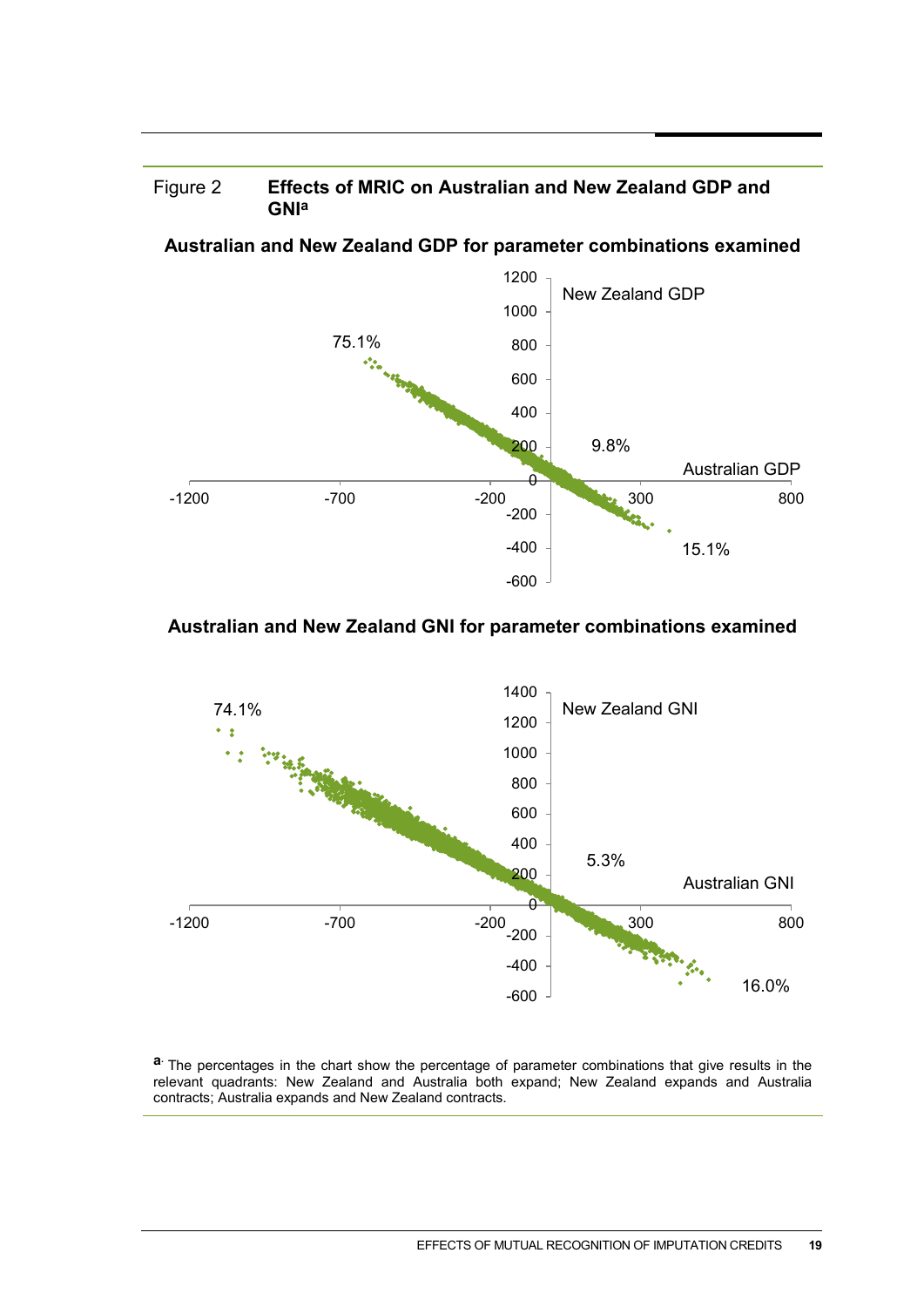The asymmetric effects on Australia and New Zealand are consistent with intuition, given that the starting point is that Australian investment in New Zealand is largest. From a modelling perspective, Australia can gain if its business sector limits capital movement to New Zealand by limiting its investment response. Australia can then gain from capital inflows from New Zealand. That said, reducing Australia's investment response also reduces the potential gains to New Zealand. Allocative efficiency gains arise as a result of movement in trans-Tasman capital, and to the extent that trans-Tasman capital movement is reduced, so too are the trans-Tasman allocative efficiency gains that can accrue to Australia and New Zealand. In other words, achieving gains for both countries requires a very fine balance, that is, positive outcomes for both countries are predicated on very specific combinations of parameter values and input data.

# **Policy implications**

The SMRIC model is a stylised representation of the Australian, New Zealand and Rest of the World economies, designed to examine the effects of the trans-Tasman recognition of imputation credits. It has been used to examine the allocative efficiency and income implications resulting from the interaction of company and personal income tax interactions with the introduction of imputation credits. The simple and flexible model structure allows the easy examination of the effects of changing parameters and input data, enabling comparison of a range of plausible values of parameters related to dividends; credits claimed; capital supply and demand elasticities; and trans-Tasman capital stock.

The model was able to inform policy analysis in a way that could not be done with conceptual analysis alone. While conceptual analysis could explain certain key mechanisms associated with an MRIC policy (point 1 below), economic modelling was necessary to understand the orders of magnitude involved in the productive, income and cross-country impacts, given that there are a range of influences pulling in different directions (points 2 to 6 below).

MRIC increases post-tax returns to Australian and New Zealand owners of capital in the partner economy. Based on the analysis, the key messages are:

- 1. Unilateral imputation credit recognition policies result in GDP and GNI losses for the recognising country and gains for the partner country.
- 2. An MRIC policy improves the allocation of trans-Tasman capital, which results in small increases in trans-Tasman GDP and GNI. The trans-Tasman investment distortion away from the rest of the world is increased.
- 3. The costs and benefits of mutual recognition are unlikely to be shared evenly between Australia and New Zealand.
- 4. In 9.8 per cent of parameter combinations examined, GDP increased for both economies. GNI increased for both economies in 5.3 per cent of the combinations examined.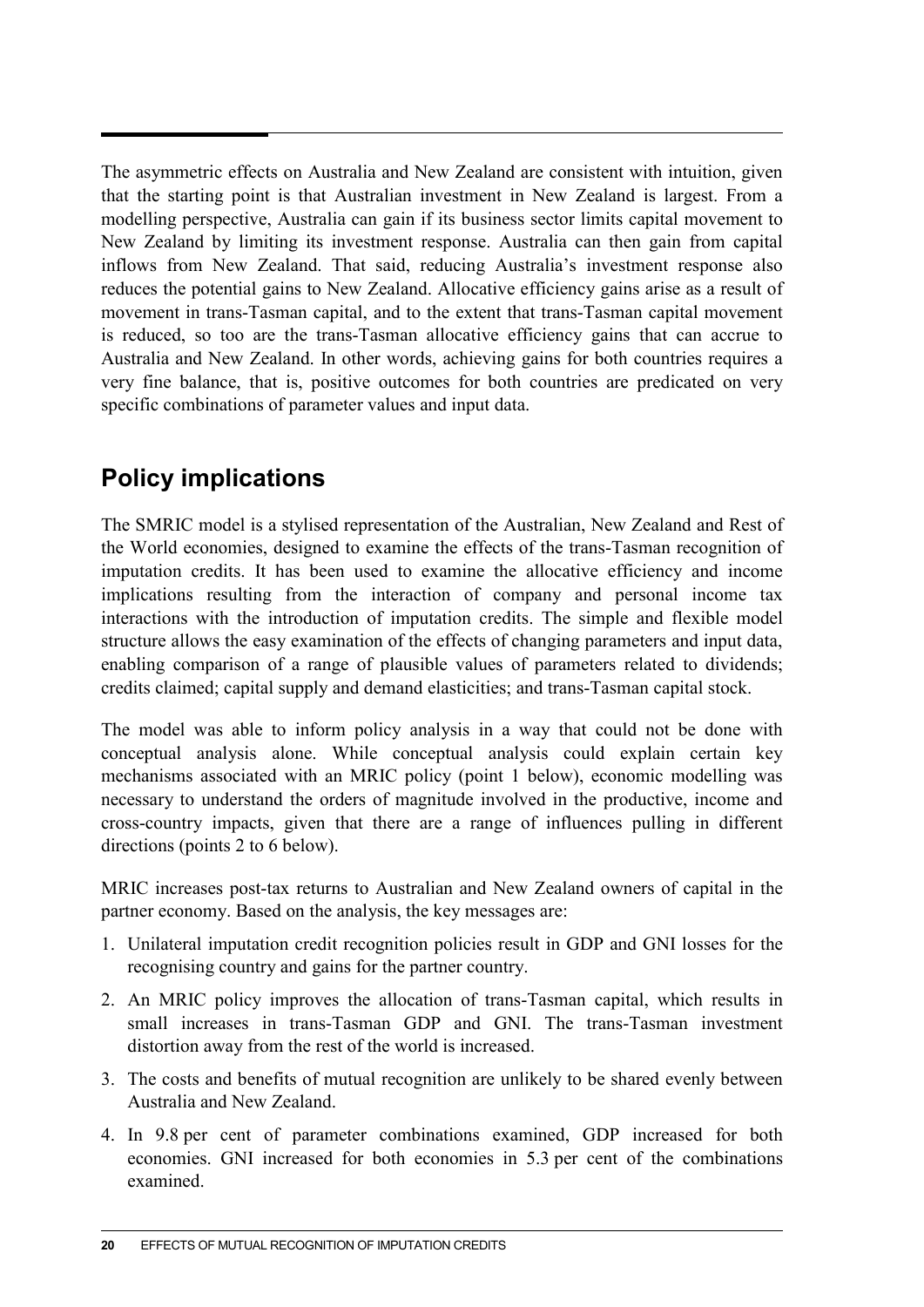- 5. New Zealand is more likely to benefit from the policy than Australia. In 21.3 per cent of parameter combinations examined, Australian GNI increases as a result of MRIC. New Zealand GNI increases in 84.0 per cent of combinations.
- 6. The tax revenue cost is likely to be larger for Australia than for New Zealand, because credits are granted on inframarginal capital, and the existing stock of Australian owned capital in New Zealand is larger than the stock of New Zealand owned capital in Australia. On average across all the different model runs, 80.6 per cent of the trans-Tasman revenue cost is borne by Australia (or, put differently, 80.6 per cent of the total tax credits accrue to Australian capital owners).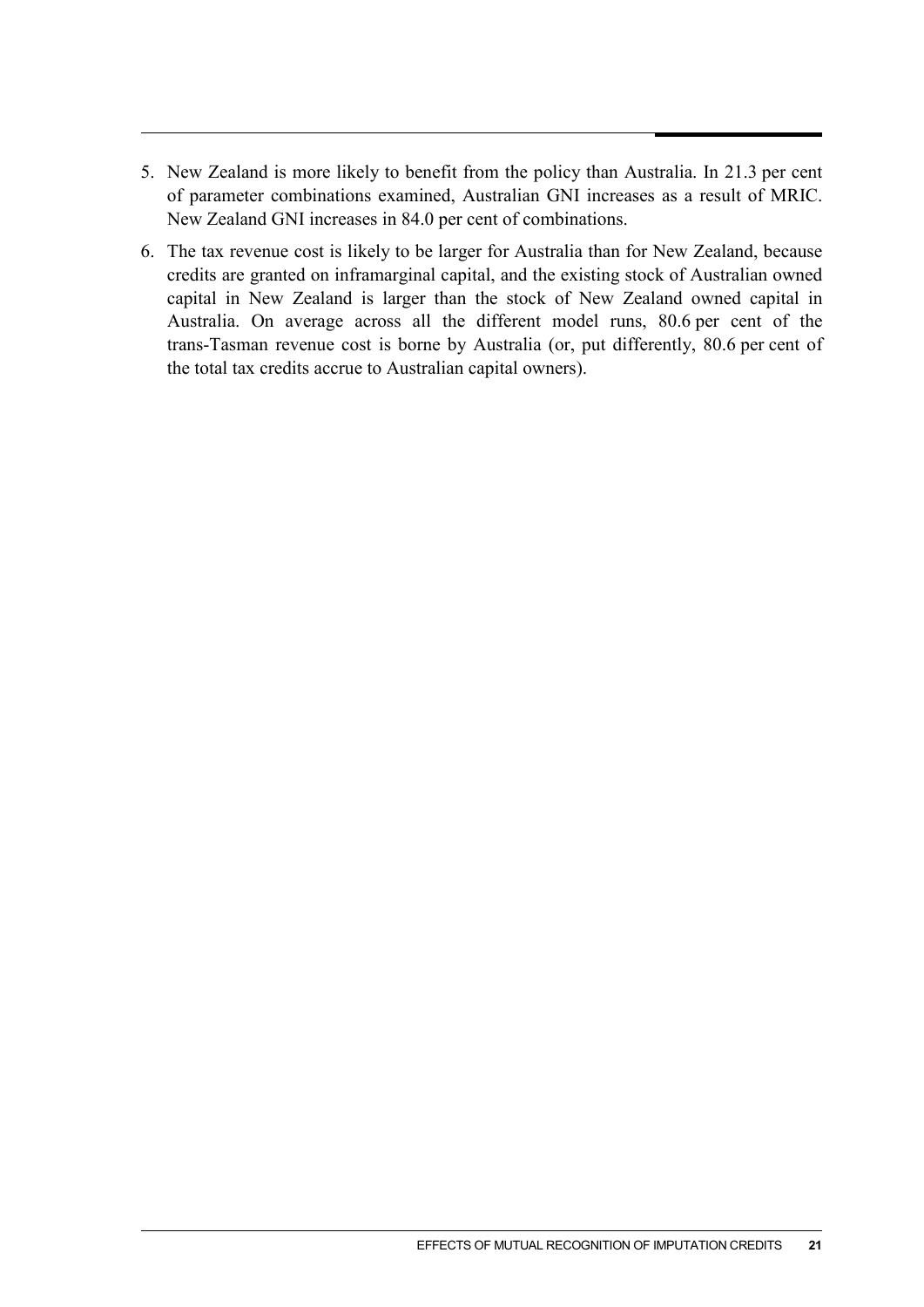# Appendix A: data and parameter inputs

Two types of data are required: initial values or economic flows that are based largely on national accounts, and behavioural parameters (which were subjected to extensive sensitivity testing).

## **Initial database values**

The model is parameterised primarily with national accounts and balance of payments data sourced from the Australian Bureau of Statistic (ABS) and Statistics New Zealand (SNZ); additional data were sourced from the GTAP 7 database used by the Australian Productivity Commission (2012). Trans-Tasman foreign investment data were sourced from SNZ. Tax revenues were calculated with top marginal tax rates sourced from the Australian Tax Office (ATO) and the Internal Revenue Department (IRD) New Zealand tax schedules.[7](#page-21-0) The Australian and New Zealand macroeconomic data are derived from official statistics. Bilateral incomes on foreign capital are based on shares derived from ANZEA, ABS and SNZ data. Data for the rest of the world are largely sourced from the ANZEA database.

The integrated database is calibrated in US\$ and summarised in table 4. The data show that in 2010:

- around 75 per cent of New Zealand's foreign capital income was earned in Australia; 18 per cent of Australia's foreign capital income was earned in New Zealand<sup>[8,](#page-21-1)[9](#page-21-2)</sup>
- New Zealand capital owners accounted for 8 per cent of foreign capital income generated in Australia; Australian capital owners accounted for 58 per cent of foreign capital income generated in New Zealand
- For both Australia and New Zealand, capital incomes sent overseas exceeded capital incomes received from overseas.

 $\overline{a}$ 

<span id="page-21-0"></span><sup>7</sup> A possible alternative is to calibrate on tax revenues collected. That said, results are not affected substantially by this approximation.

<span id="page-21-1"></span><sup>8</sup> Capital income in this sense is income subject to corporate tax. It excludes some forms of capital income such as foreign income associated with unincorporated enterprises.

<span id="page-21-2"></span><sup>9</sup> These data are provided by SNZ. There is significant variation between these data and those published by the ABS. Differences in ABS and SNZ statistics are shown in table 4. The different numbers across sources was part of the motivation for the sensitivity testing.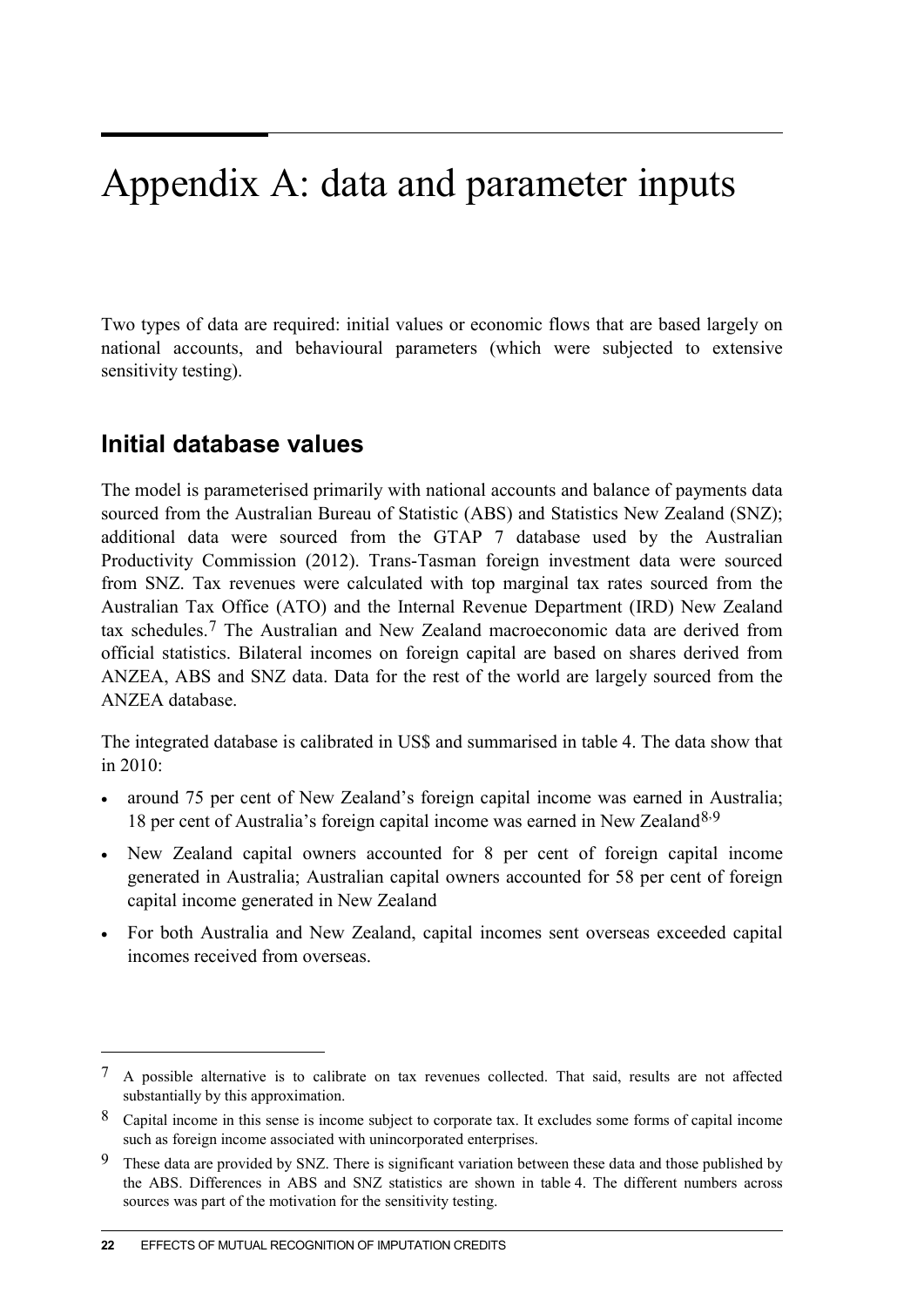| 2010 US\$M                                           |           |             |                      |
|------------------------------------------------------|-----------|-------------|----------------------|
|                                                      | Australia | New Zealand | Rest of the<br>World |
| <b>Balance of Payments</b>                           |           |             |                      |
| Exports                                              | 252 948   | 37 221      | 257 713              |
| Imports                                              | 239 405   | 35 280      | 273 197              |
| <b>Trade balance</b>                                 | 13 543    | 1941        | $-15484$             |
| Corp. capital income received from o/seas (pre-tax)  | 20 771    | 4 0 7 8     | 38 189               |
| Corp. capital income paid to o/seas owners (pre-tax) | $-38277$  | $-7185$     | $-17576$             |
| Revenue from company tax on foreign capital          | 8833      | 1572        | 1598                 |
| Company tax paid o/seas                              | $-2424$   | -802        | -8 777               |
| Net debt, net remittances, net investment flows      | -2 446    | 395         | 2051                 |
| <b>Total balance of payments</b>                     | $-13543$  | $-1941$     | 15 4 84              |
| Income and expenditure                               |           |             |                      |
| Labour, land income and other taxes                  | 1 023 366 | 113 743     | 66 103 272           |
| Domestic corporate capital income                    | 143 468   | 12411       | 10 595 672           |
| Foreign corporate capital income (trans-Tasman)      | 3 2 7 4   | 2 371       |                      |
| Foreign corporate capital income (other)             | 15 0 73   | 906         | 29 4 12              |
| Revenue from company tax on foreign capital          | 8833      | 1572        | 1598                 |
| Net debt, net remittances, net investment flows      | $-2446$   | 395         | 2051                 |
| <b>Gross National Income</b>                         | 1 191 568 | 131 398     | 76 732 004           |
| Consumption of domestic production                   | 952 163   | 96 118      | 76 458 807           |
| Consumption of imports                               | 239 405   | 35 280      | 273 197              |
| <b>Gross National Expenditure</b>                    | 1 191 568 | 131 398     | 76 732 004           |
| <b>Gross domestic product (GDP)</b>                  |           |             |                      |
| Consumption, Investment, Government spending         | 1 191 568 | 131 398     | 76 732 004           |
| Exports                                              | 252 948   | 37 221      | 257 713              |
| Imports                                              | 239 405   | 35 280      | 273 197              |
| <b>GDP (Expenditure side)</b>                        | 1 205 111 | 133 339     | 76 716 520           |
| Specific factor income (including taxes)             | 1 023 366 | 113 743     | 66 103 272           |
| Corporate capital income (including taxes)           | 181745    | 19 596      | 10 613 248           |
| GDP (Income side)                                    | 1 205 111 | 133 339     | 76 716 520           |

#### Table 4 **Basic macroeconomic relationships** 2010 US\$m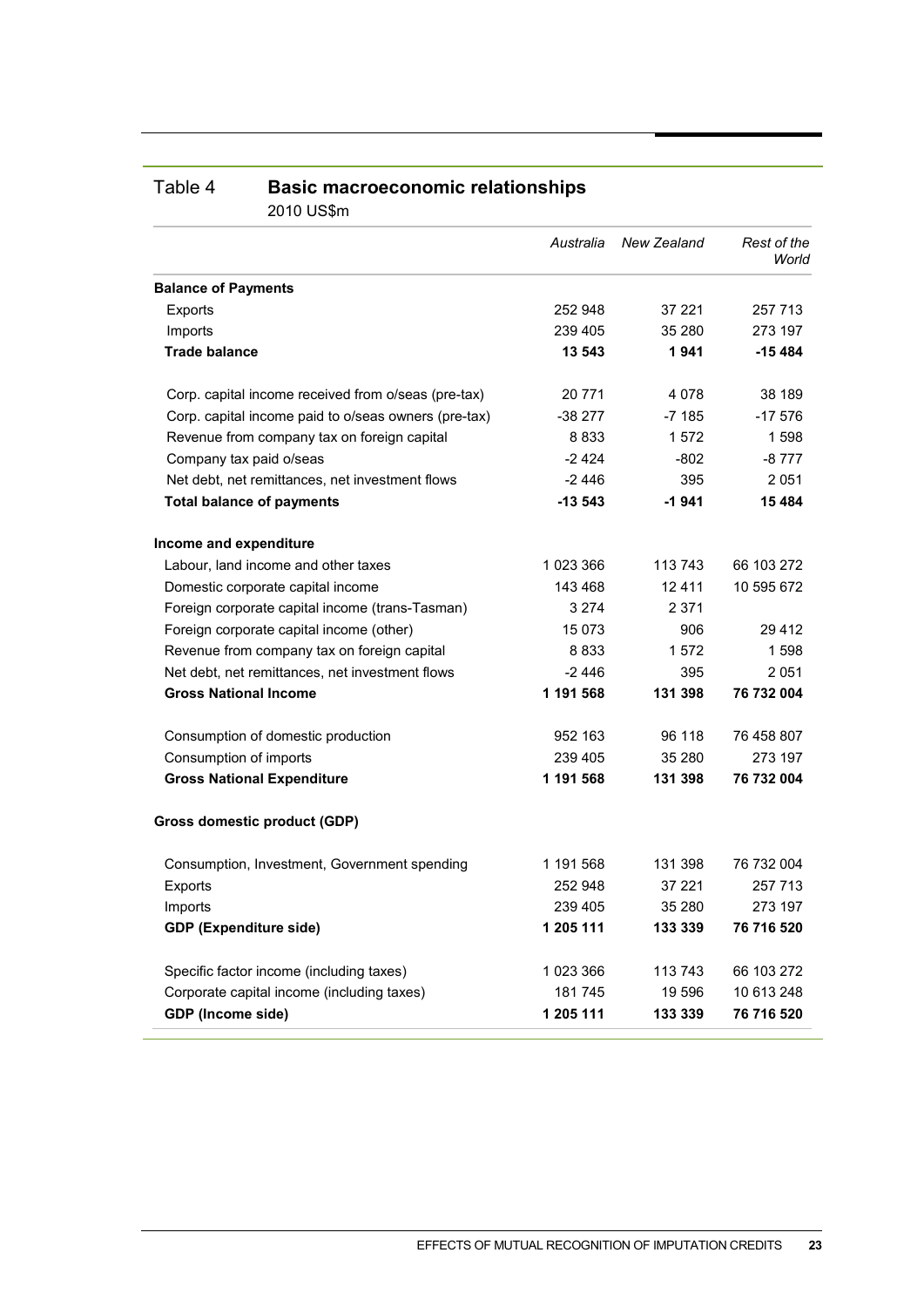## **Behavioural parameters and sensitivity analysis**

The SMRIC model was developed to examine whether general conclusions can be drawn, given the large amount of uncertainty surrounding key data (such as trans-Tasman capital stocks) and parameter values. The model was used to analyse a large number of plausible parameter combinations by varying them simultaneously. The sensitivity ranges examined for this analysis are detailed in table 5.

For the purposes of the sensitivity analyses, Australian and New Zealand parameters were allowed to vary separately to allow the impacts of economic asymmetries between the two countries to be explored in the analysis. Parameters were assumed to be uncorrelated. Normal distributions were assigned to all parameters around an 'example value' (these 'example values' were used for the illustrative example simulation detailed in tables 1, 2 and 3) . One million parameter combinations were examined, based on random sampling of the distributions detailed in table 5.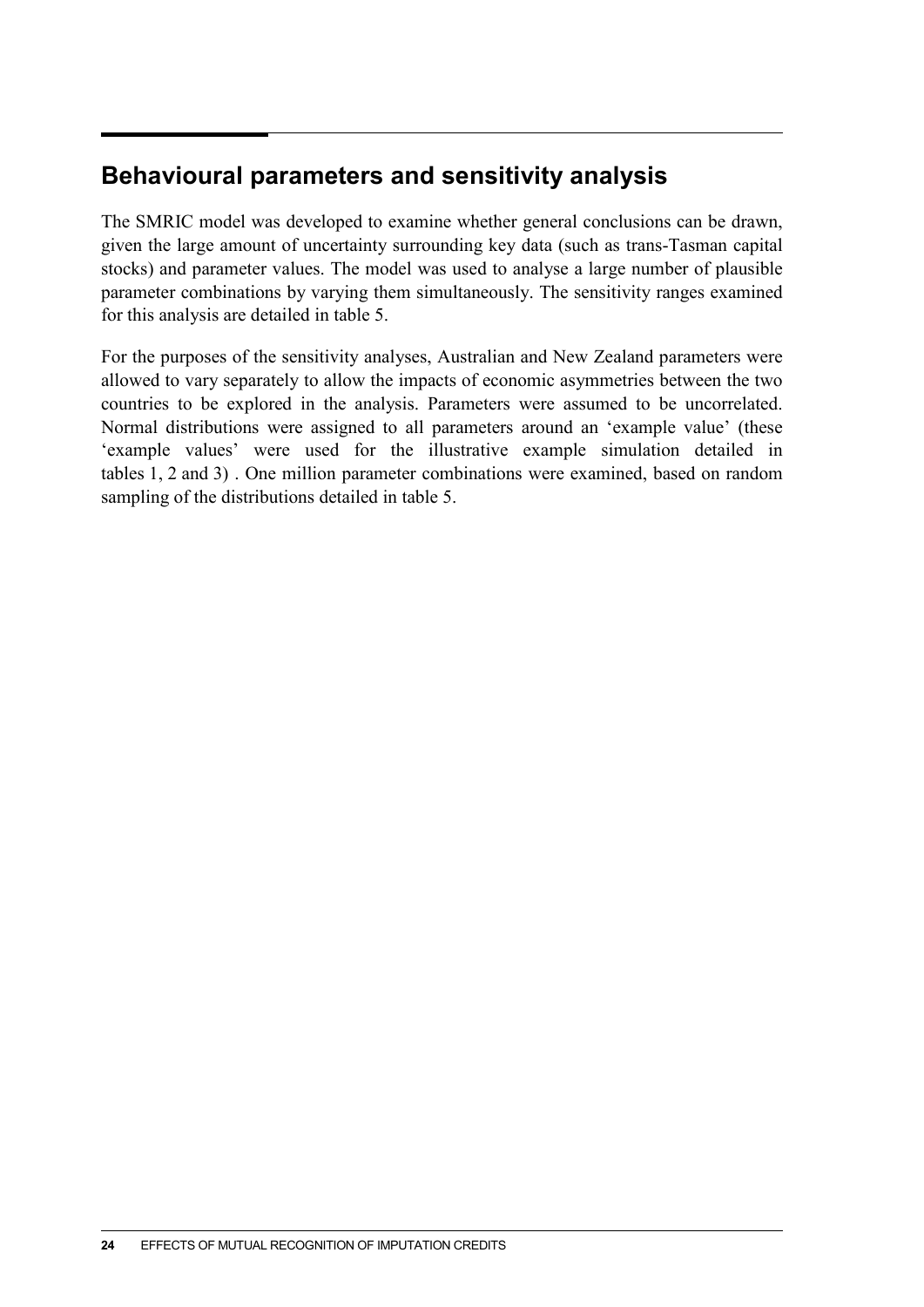|                                                              | Lower 95%<br>bound | Upper 95%<br>bound  | Example<br>value <sup>t</sup> |
|--------------------------------------------------------------|--------------------|---------------------|-------------------------------|
| Total share of earnings distributed as dividends and credits |                    |                     |                               |
| subsequently claimed <sup>a</sup>                            |                    |                     |                               |
| Australia                                                    | 0.2                | 0.3                 | 0.25                          |
| New Zealand                                                  | 0.2                | 0.3                 | 0.25                          |
| Supply responsiveness of capital <b>b</b>                    |                    |                     |                               |
| Australia                                                    | 1.0                | 6.0                 | 2.5                           |
| New Zealand                                                  | 1.0                | 6.0                 | 5.0                           |
| Capital demand substitutability C                            |                    |                     |                               |
| Australia                                                    | 0.85               | 10                  | 10                            |
| New Zealand                                                  | 0.85               | 10                  | 10                            |
| Capital incomes (US \$m 2010)                                |                    |                     |                               |
| Value of taxable Australian capital incomes in NZ            | 3 802 <sup>e</sup> | 4 191 <sup>d</sup>  | 4 1 9 1                       |
| Value of taxable NZ capital incomes in Australia             | 1 102 <sup>e</sup> | $2382$ <sup>d</sup> | 2 3 8 2                       |

#### Table 5 **Parameters and data used to construct model result ranges**

**a** Both of these components were combined in a normal distribution such that there was a 95 per cent chance of the combined value being between 0.2 and 0.3. **b** A value of zero would represent a capital supplier unwilling to change the location of their capital supply, while a value of 6 indicates a capital supplier who makes a decision on where to locate their capital based purely on relative returns. Values in excess of 6 roughly converge to infinity. **c** A low value represents differentiation between capital from different countries. A high value represents near perfect substitutability between capital from different countries. **d** Statistics New Zealand unpublished data. **e** Australian Bureau of Statistics cat no. 5206. **f** The example values are used for an illustrative simulation used in the next section to explain the mechanisms and drivers of results, before examining the range of sensitivity results from all the simulations.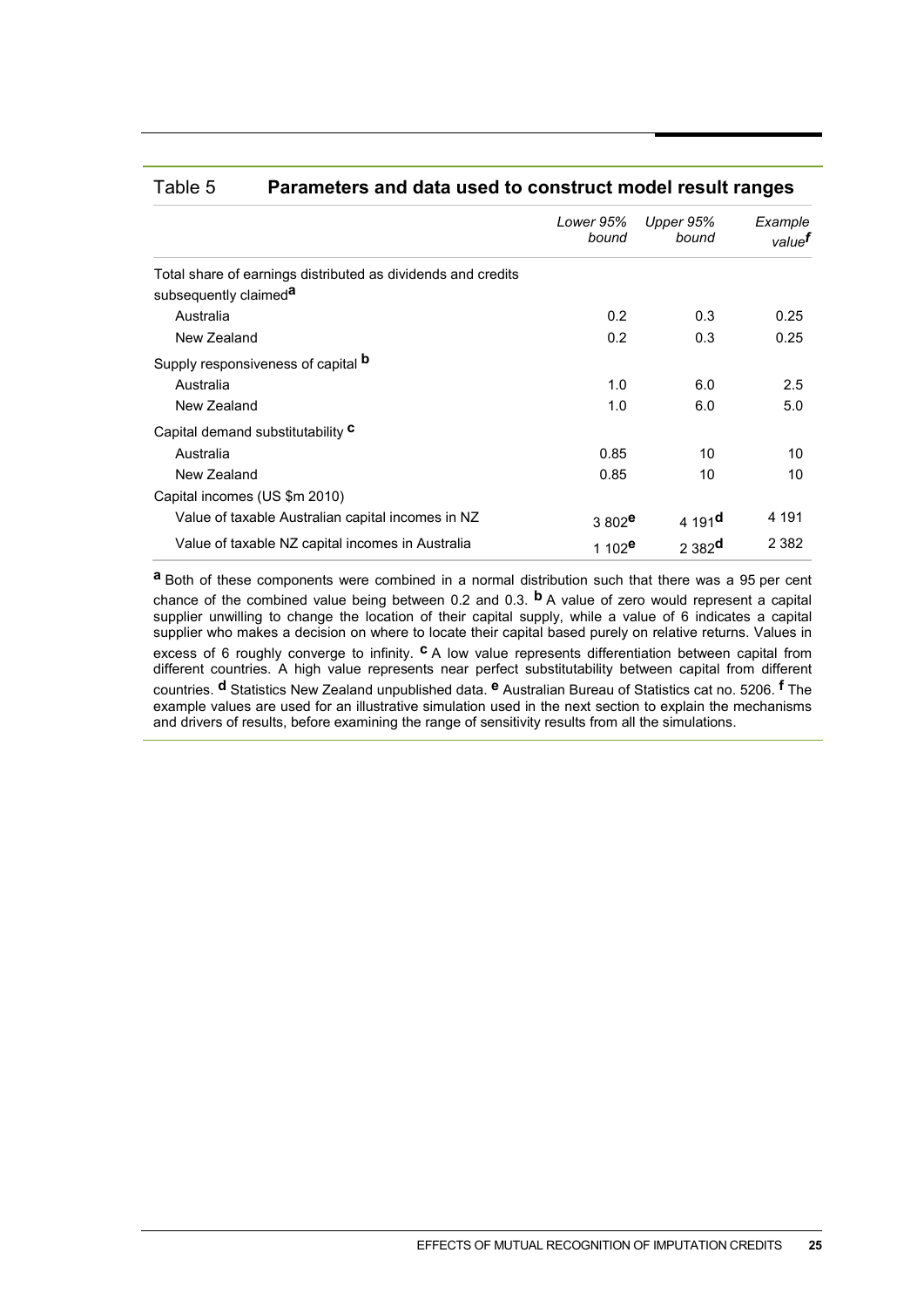# Appendix B: Mathematical detail

The SMRIC model includes three regions — Australia, New Zealand and the Rest of the World. Each region produces a unique type of output; firms seek to minimise the cost of production using four factors of production: a factor that is assumed not to relocate (a fixed factor, which includes labour); and three region-specific types of capital that are internationally substitutable. A fixed stock of capital in each region is supplied across regions based on a constant elasticity of transformation.

Incomes from factors less taxes on returns in the destination region (such as payroll and other taxes on labour, and company tax for capital) accrue to the owners of the factors, and this income is then subject to the personal tax rate in the source region. Each region has final demands linked to net income for each of the three types of output, substituting between them based on relative prices.

The remainder of this appendix documents the key variables and equations in the SMRIC model.

The following letters represent sets in the model:

- 1. r,s,t: region in which output is produced
- 2. i,j: region from which an input is sourced
- 3. c: region in which output is consumed

The following terms are parameters in the model:

- 4.  $\theta l(r)$ : CES parameter, share of labour in total cost in r
- 5.  $\theta k(r)$ : CES parameter, share of all capital in total cost in r
- 6.  $\theta tt(r)$ : CES parameter, share of all trans-Tasman capital in total capital cost in r
- 7.  $\theta row(r)$ : CES parameter, share of Rest of the World capital in total capital cost in r
- 8.  $\theta$ aus $(r)$ : CES parameter, share of Australian capital in total trans-Tasman capital cost in r
- 9.  $\theta$ nzl $(r)$ : CES parameter, share of New Zealand capital in total trans-Tasman capital cost in r
- 10.  $\sigma_{LK}(r)$ : Substitution elasticity between labour and top-level capital composite in r
- 11.  $\sigma_{Row}(r)$ : Substitution elasticity between trans-Tasman capital composite and Rest of the World capital in r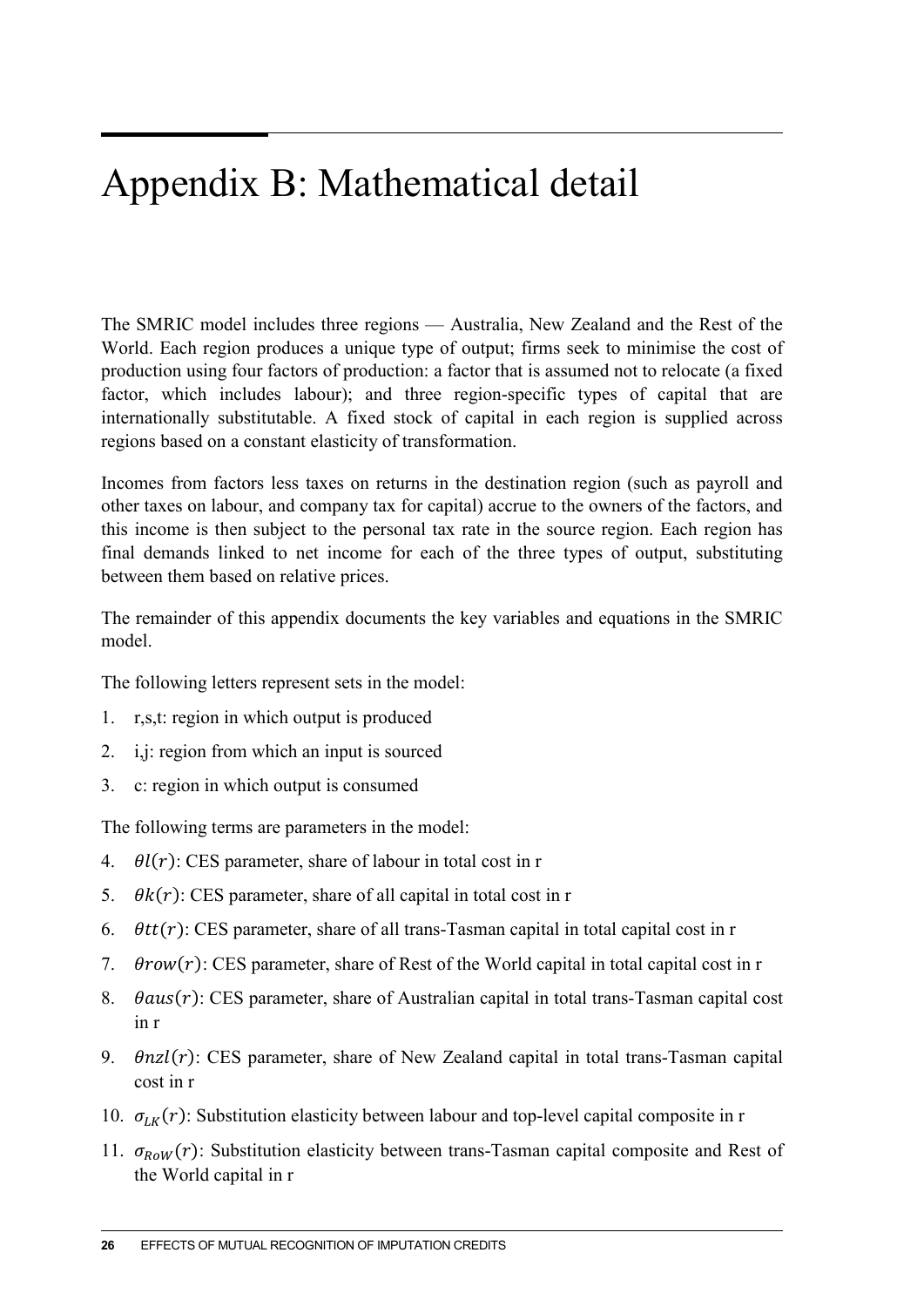- 12.  $\sigma_{TT}(r)$ : Substitution elasticity between Australian and New Zealand sourced capital in r
- 13.  $\sigma_{KS}(i)$ : Capital supply substitution elasticity between regions
- 14.  $plbar(r)$ : initial price of labour in r
- 15.  $pkbar(i, r)$ : initial price of capital in r sourced from i
- 16.  $p2bar(r)$ : initial price of capital composite (Rest of the World and trans-Tasman) in r
- 17.  $p3bar(r)$ : initial price of trans-Tasman capital composite (
- 18.  $qcbar(c)$ : initial level of output in c
- 19.  $qlbar(r)$ : initial labour endowment in region r
- 20.  $q kbar(i, r)$ : initial labour endowment, owned by i used in r
- 21.  $\gamma(r) = 1 \sigma(r)$ , where  $\sigma(r)$  is the elasticity of substitution between inputs in r
- 22.  $tK(i, r)$ : taxes on capital used in r sourced from i, accruing to i
- 23.  $tL(r)$ : taxes on labour used in r
- 24.  $tY(r)$ : income taxes in r
- 25.  $tC(r, c)$ : consumption taxes on r consumed in c, accruing to c
- 26.  $\alpha(r, c)$ : Cobb-Douglas consumption parameter for good r consumed in c

The following terms are variables in the model:

- 27.  $Cost(r)$ : total cost of production in region r
- 28.  $Cost1(r)$ : unit cost of input composite in region r
- 29.  $Cost2(r)$ : unit cost of capital composite in region r
- 30.  $Cost3(r)$ : unit cost of trans-Tasman capital composite in region r
- 31.  $XRow(r)$ : demand for capital sourced from the Rest of the World used in r
- 32.  $XAux(r)$ : demand for capital sourced from Australia used in r
- 33.  $XNzl(r)$ : demand for capital sourced from New Zealand used in r
- 34.  $PID(r)$ : wage rate (incl. tax) in region r
- 35.  $PIS(r)$ : wage rate (post tax) in region r
- 36.  $QID(r)$ : quantity of labour demanded in region r
- 37.  $PkD(i, r)$ : rental rate of capital sourced from i used in r
- 38.  $P kS(i, r)$ : post-tax return to capital owned in i supplied to r
- 39.  $QkD(i, r)$ : demand for capital sourced from i used in r
- 40.  $QkS(i, r)$ : demand for capital sourced from i used in r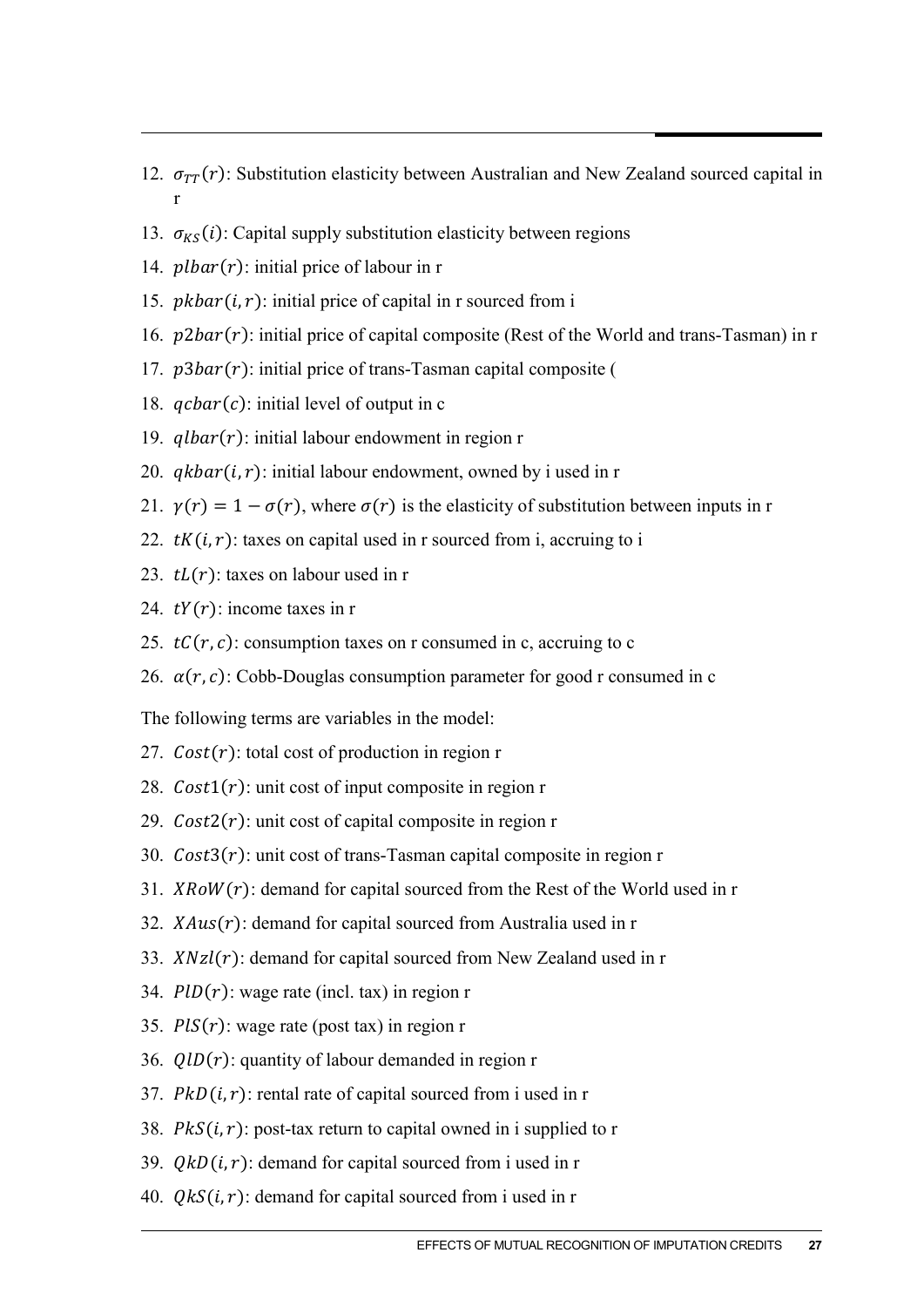- 41.  $PoD(r, c)$ : price of output r consumed in region c
- 42.  $PoS(r)$ : price of supply in region r
- 43.  $QoD(r, c)$ : quantity of output r demanded in region c
- 44.  $QoS(r)$ : total quantity of output r
- 45.  $Y(c)$ : total incomes in region c
- 46.  $Yd(c)$ : disposable household income in region c
- 47.  $Yg(c)$ : government revenues in region c

## **Production side**

Firms in region r minimise their cost of production (by sourcing inputs from region i) subject to a constant elasticity of substitution (CES) production function. Based on this optimisation problem, the first order conditions imply cost and input demand functions. Cost functions are nested with three levels: level 1 governs the substitutability between labour and capital; level 2 the substitutability between trans-Tasman capital and rest of the world capital; and level 3 the substitutability between Australian and New Zealand sourced capital.

$$
Cost(r) = QoS(r).Cost1(r)
$$

$$
Cost1(r) = \left[ \theta l(r) \left( \frac{PID(r)}{plbar(r)} \right)^{1-\sigma_{LK}(r)} + \theta k(r) \left( \frac{Cost2(r)}{p2bar(r)} \right)^{1-\sigma_{LK}(r)} \right]^{\frac{1}{1-\sigma_{LK}(r)}}
$$

$$
Cost2(r) = \left[ \theta t t(r) \left( \frac{Cost3(r)}{p3bar(r)} \right)^{1-\sigma_{Row}(r)} + \theta row(r) \left( \frac{PkD('Row', r)}{pkbar('Row', r)} \right)^{1-\sigma_{Row}(r)} \right]^{\frac{1}{1-\sigma_{Row}(r)}}
$$

$$
Cost3(r) = \left[\theta aus(r) \left(\frac{PkD('Aus', r)}{pkbar('Aus', r)}\right)^{1-\sigma_{TT}(r)} + \theta nzl(r) \left(\frac{PkD('Nzl', r)}{pkbar('Nzl', r)}\right)^{1-\sigma_{TT}(r)}\right]^{\frac{1}{1-\sigma_{TT}(r)}}
$$

$$
QID(r) = \frac{QoS(r)}{\sum_{c} qcbar(c)} \cdot \left(\frac{PID(r)}{plbar(r)}\right)^{-\sigma_{LK}(r)} \times Cost1(r)^{\sigma_{LK}(r)}
$$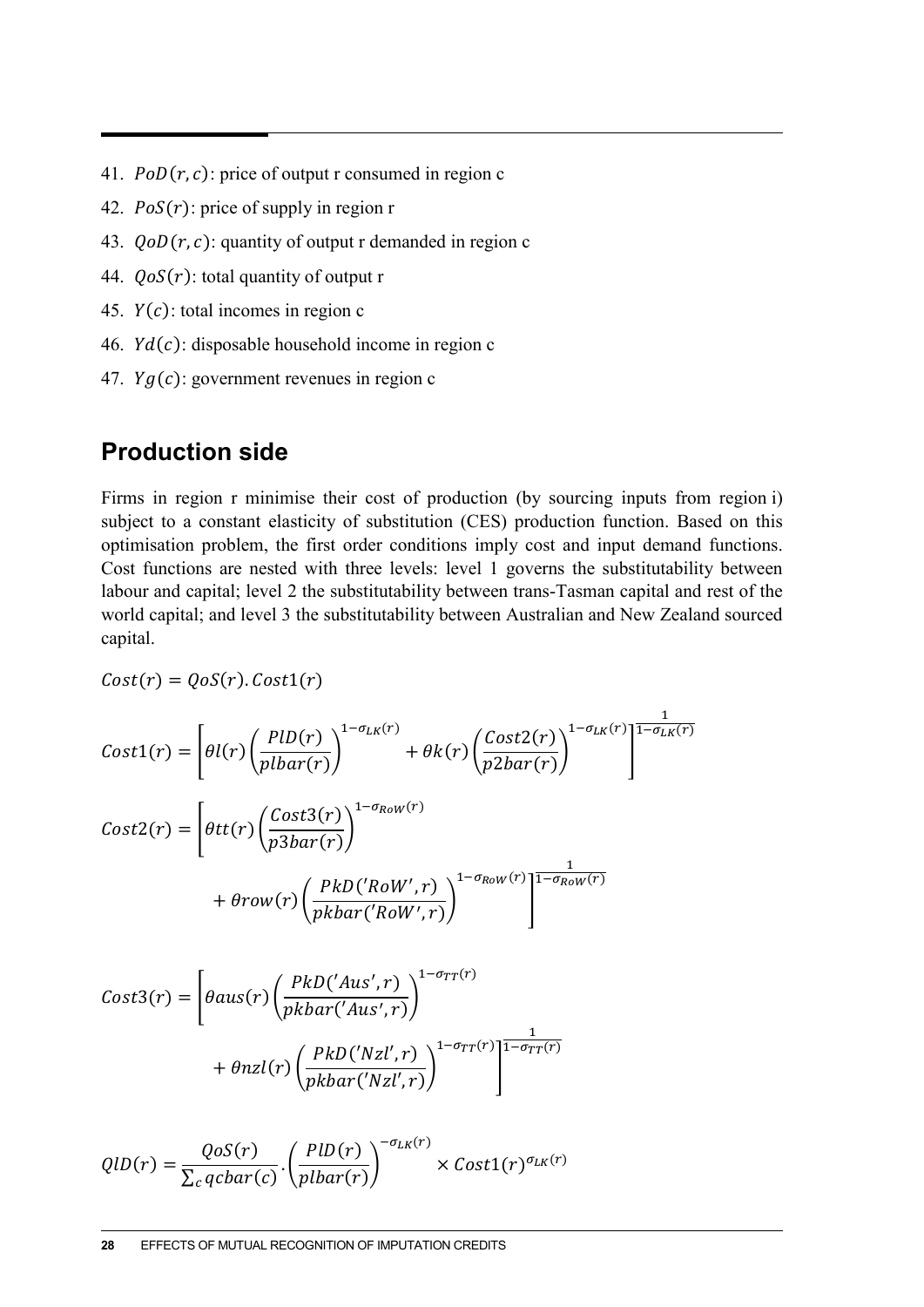$$
XRow(r) = \frac{QoS(r)}{\sum_{c} qcbar(c)} \cdot \left(\frac{PkD('Row',r)}{pkbar('Row',r)}\right)^{-\sigma_{Row}(r)} \times Cost1(f,r)^{\sigma_{LK}(r)}
$$
  
× Cost2(r) <sup>$\sigma_{Row}(r)-\sigma_{LK}(r)$</sup> 

$$
XAns(r) = \frac{QoS(r)}{\sum_{c} qcbar(c)} \cdot \left(\frac{PkD('Aus', r)}{pkbar('Aus', r)}\right)^{-\sigma_{TT}(f,r)} \times Cost1(r)^{\sigma_{LK}(r)} \times Cost2(r)^{\sigma_{Row}(r) - \sigma_{LK}(r)} \times Cost3(r)^{\sigma_{TT}(r) - \sigma_{Row}(r)}
$$

$$
XNzl(r) = \frac{QoS(r)}{\sum_{c} qcbar(c)} \cdot \left(\frac{PkD('Nzl', r)}{pkbar('Nzl', r)}\right)^{-\sigma_{TT}(f, r)} \times Cost1(r)^{\sigma_{LK}(r)} \times Cost2(r)^{\sigma_{Row}(r) - \sigma_{LK}(r)} \times Cost3(r)^{\sigma_{TT}(r) - \sigma_{Row}(r)}
$$

 $QkD(i, r) = XAus(r)|_{i = Aus} + XNzl(r)|_{i = Nzl} + XRow(r)|_{i = Row}$ 

Factor supply prices (the post-tax return on capital, and post-tax wage) are defined as the demand prices (the rental rate of capital, and the wage) less taxes:

$$
PkS(i,r) = PkD(i,r) \cdot (1 - tK(i,r))
$$
  

$$
PIS(i) = PID(r) \cdot (1 - tL(r))
$$

The supply of output is determined such that suppliers from region r meet the sum of demands from all regions C. Output is region specific. Output in each country is a fixed proportions combination of large and small firm output. The market clearing condition determines the level of output:

$$
QoS(r) = \sum_{c} QoD(r, c)
$$

## **Factor supply side**

The market clearing conditions between the demand and supply sides for each factor determine the price.

Labour factor supplies are determined by national capacity constraints. Labour is fixed by country.

 $QID(r) = qlbar(r)$ 

Global capital supplies are governed by a constant elasticity of supply functional firm. Capital owners in each region are assumed to maximise the return to their investment by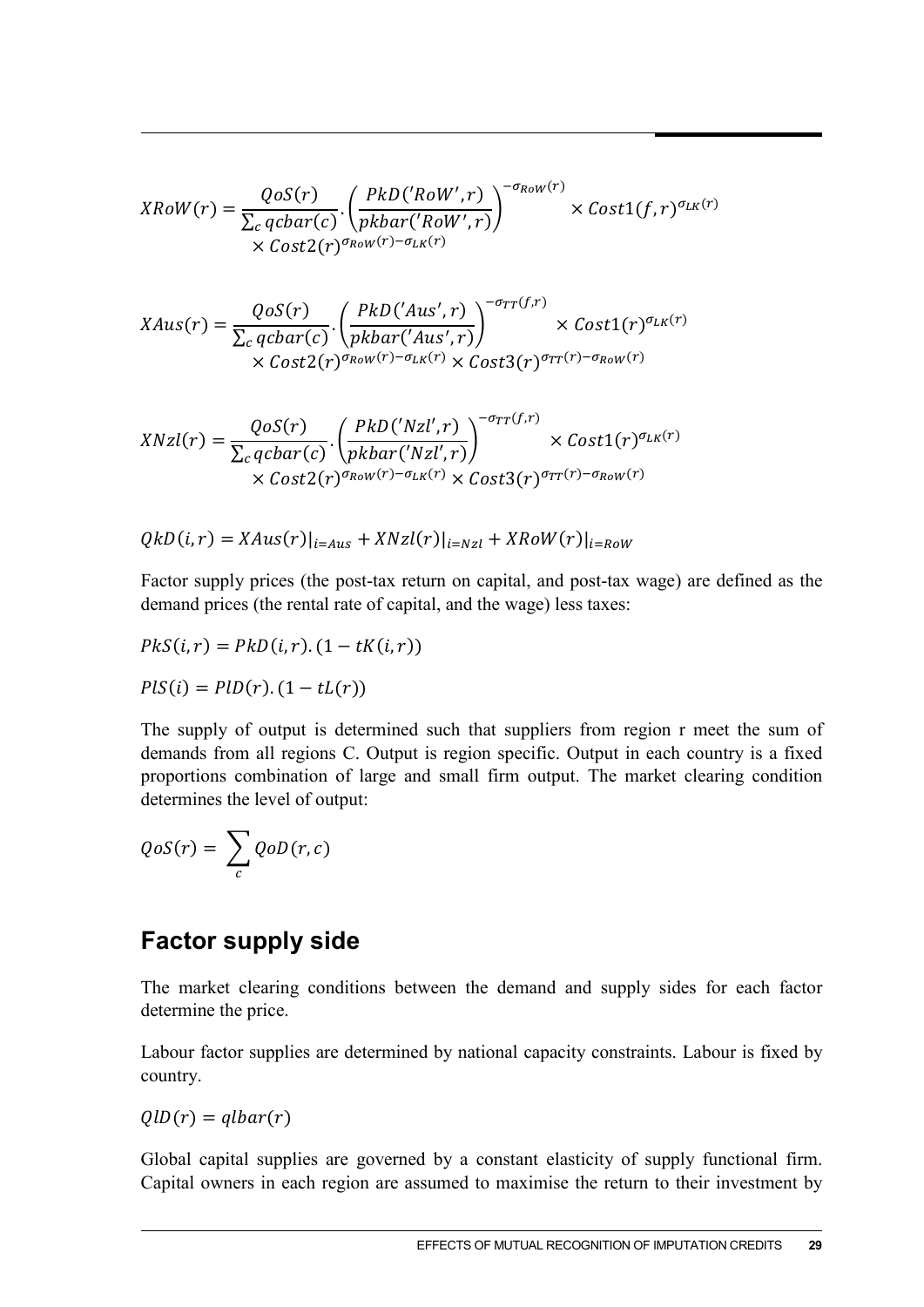allocating a fixed capital stock globally. Changing the elasticity adjusts the preference capital owners have for particular regions. In the extreme cases, (1) capital owners decide between regions based solely on rates of return, without preference for particular regions when the elasticity is large and (2) capital owners desire a fixed portfolio share (reflecting a globally diverse portfolio) of their capital in each region when the elasticity is low.

$$
QkD(i,r)=QkS(i,r)
$$

$$
QkS(i,r) = \frac{\left(\sum_{s} qkbar(i,s)\right)\left(\frac{kbar(i,r)}{\sum_{s} qkbar(i,s)}\right)\left(\frac{PKS(i,r)}{pkbar(i,r) - taxk(i,r)}\right)^{\sigma_{KS}(i)-1}}{\sum_{t} \left[\left(\frac{kbar(i,t)}{\sum_{s} qkbar(i,s)}\right)\left(\frac{PKS(i,t)}{pkbar(i,t) - taxk(i,t)}\right)^{\sigma_{KS}(i)-1}\right]}
$$

### **Consumption side**

Consumers maximise their CES utility subject to a constrained budget. For the purposes of this simplified example, consumers are treated as having a Cobb–Douglas utility function. The first order conditions imply final demands:

$$
QoD(r,c) = \frac{\alpha(r,c).Y(c)}{PoD(r,c)}
$$

The supply price is defined as the demand price less consumption taxes:

$$
PoS(r) = PoD(r, c) \cdot (1 - tC(r, c))
$$

National income is the sum of household income and government revenue, such that:

$$
Y(c) = Yd(c) + Yg(c)
$$
  
\n
$$
Yd(c) = (1 - tY(c)).\left(\sum_{f} PID(c).QID(c) + \sum_{r} PkD(c,r).Qkd(c,r) - \sum_{r} tK(c,r).Pkd(c,r).Qkd(c,r)\right)
$$

$$
Yg(c) = \frac{tY(c)}{1 - tY(c)} \cdot Yd(c) + \sum_{f,i} tK(i,c) \cdot Pkd(i,c) \cdot Qkd(i,c)
$$

Suppliers are assumed not to earn any rents, such that:

$$
PoS(r).QoS(r) = Cost(r)
$$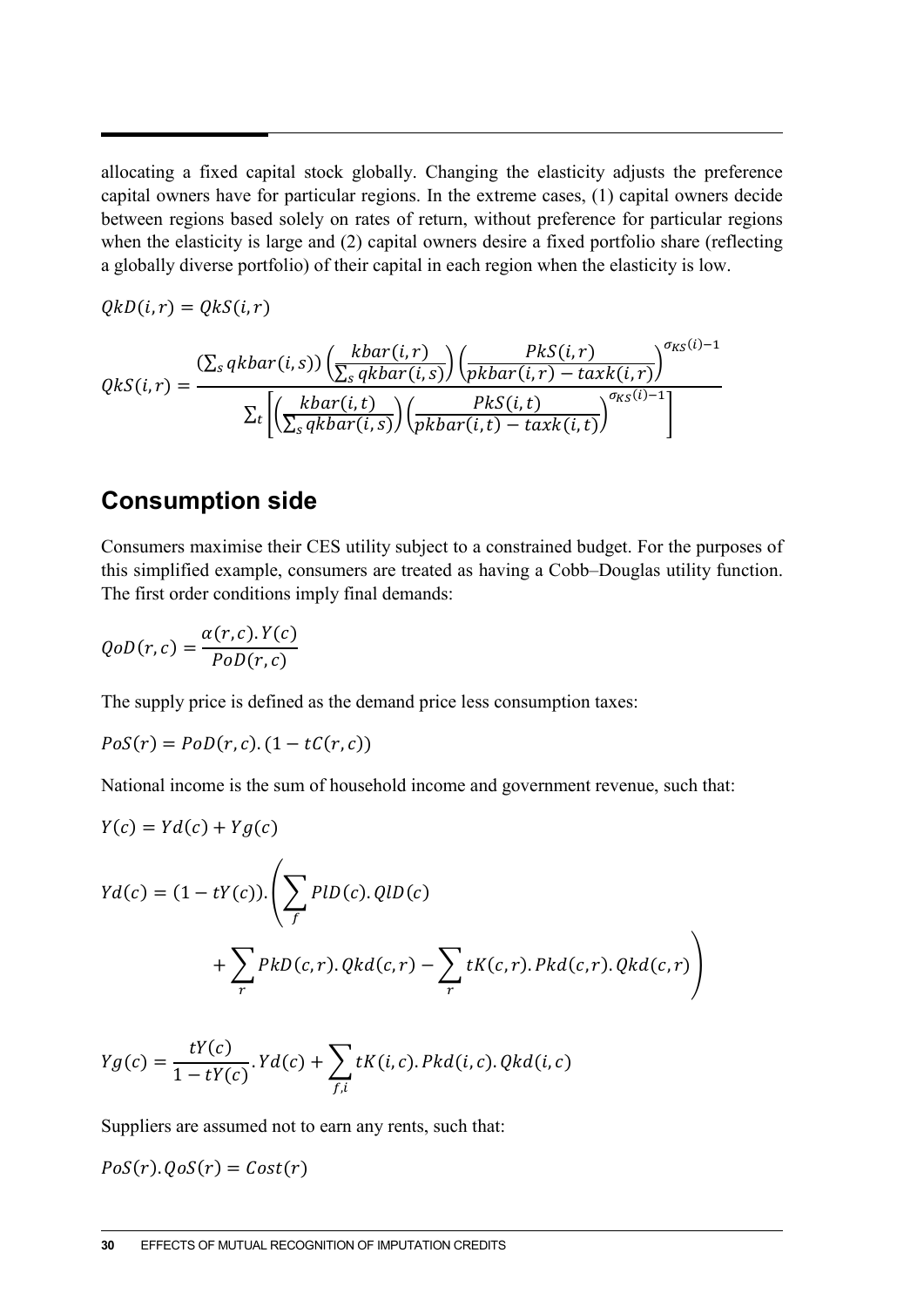The model was specified in the GAMS software, as an MCP. It was solved using the PATH solver.